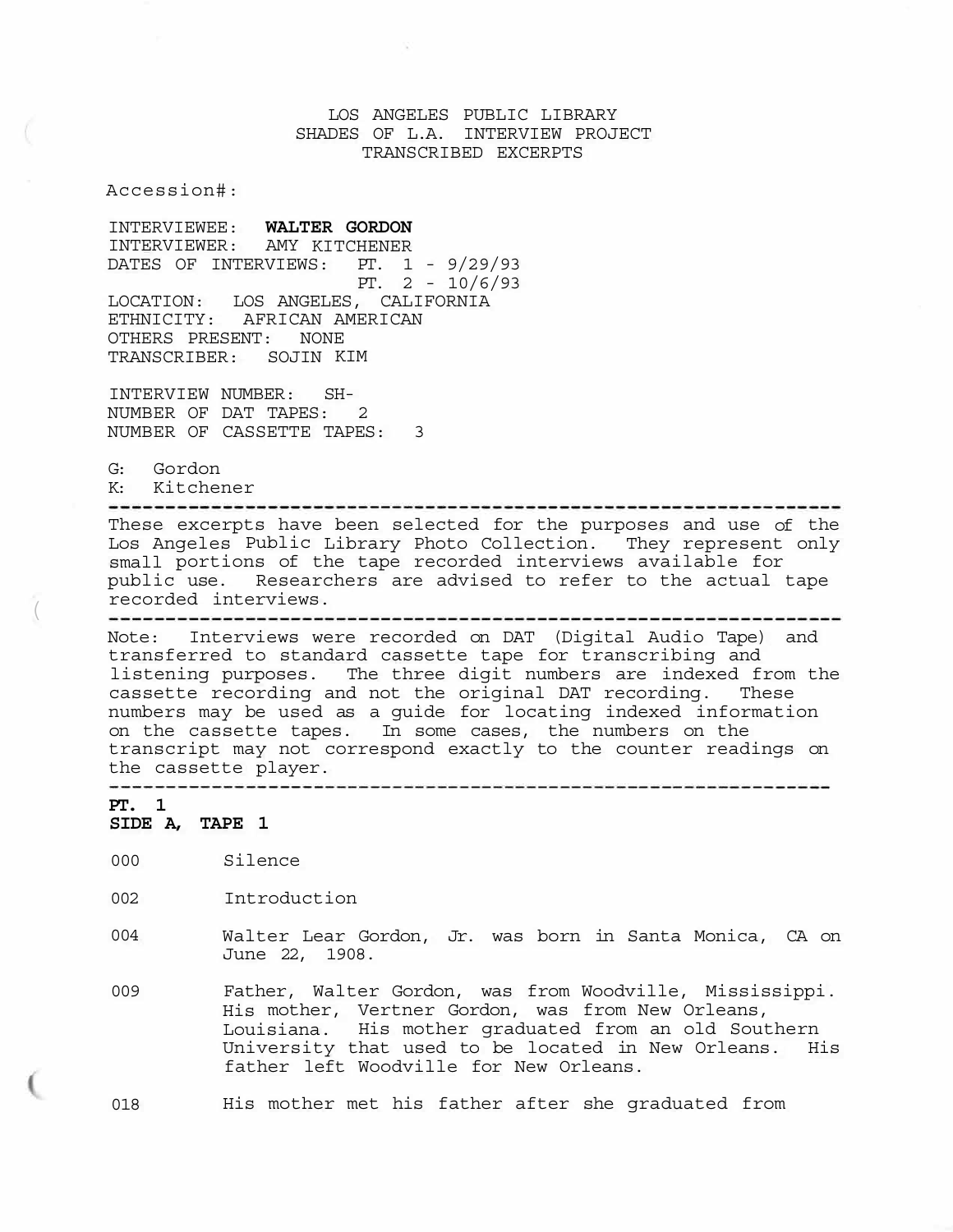college. His father had come to Ocean Park in Santa Monica and started a shoe shine parlor and a window cleaning company--he had 26 employees who rode bicycles. After this, he returned to New Orleans and married Bertner Gordon. Their wedding was a "very well-published in black circles wedding in New Orleans." He brought his wife to Ocean Park. Walter was born on Bicknell on Ocean Park.

- 035 He assumes his father moved to California because he had heard there were opportunities on the West Coast. He was an adventurer and very enterprising. He had gone to Africa for mining and had been involved in the Boer wars.
- 045 His mother's mother was Mary Lewis. His grandfather was Addison Lewis. Addison Lewis had a horse dreyage business in New Orleans. He remembers riding with his grandfather to the river to pick bananas and other fruits.
- 055 All of his siblings predeceased him in their infancy.
- 0 61 The family left Ocean Park when Walter was very young. The first place he can remember living was Shutzon Park, which was located off of Huntington Drive on the way to Pasadena next to El Sereno. The name was later changed from Shutson Park to Rose Hill Park.

(

- 072 He went to school at Rose Hill Grammar School on Huntington Drive. He graduated from Rose Hill when he was twelve-and-a-half-years-old. The principal, Henrietta Glissman, had not treated Walter very fairly. She had threatened to send Walter to special schools but was thwarted by his mother who was actively involved in the PTA. This was unusual because she was a black woman and the neighborhood was all white.
- 103 After Walter graduated from high school he attended USC for two years. He later left USC and went to Ohio State. While in Ohio, he met his wife, whose father, Charlie Bellinger, was an important black politician in San Antonio, Texas. He used to mediate local political disputes. He got into a feud with Morey Maverick, a Texas Kingpin--either a senator or congressman from Texas. They prosecuted Charlie Bellinger for income tax evasion and he was sent to Leavenworth. Charlie was an important influence in Walter's life. In 1936, Walter graduated from Ohio State Law School.
- 167 Rose Hill Grammar School was almost entirely white- with an occasional black student. When he was in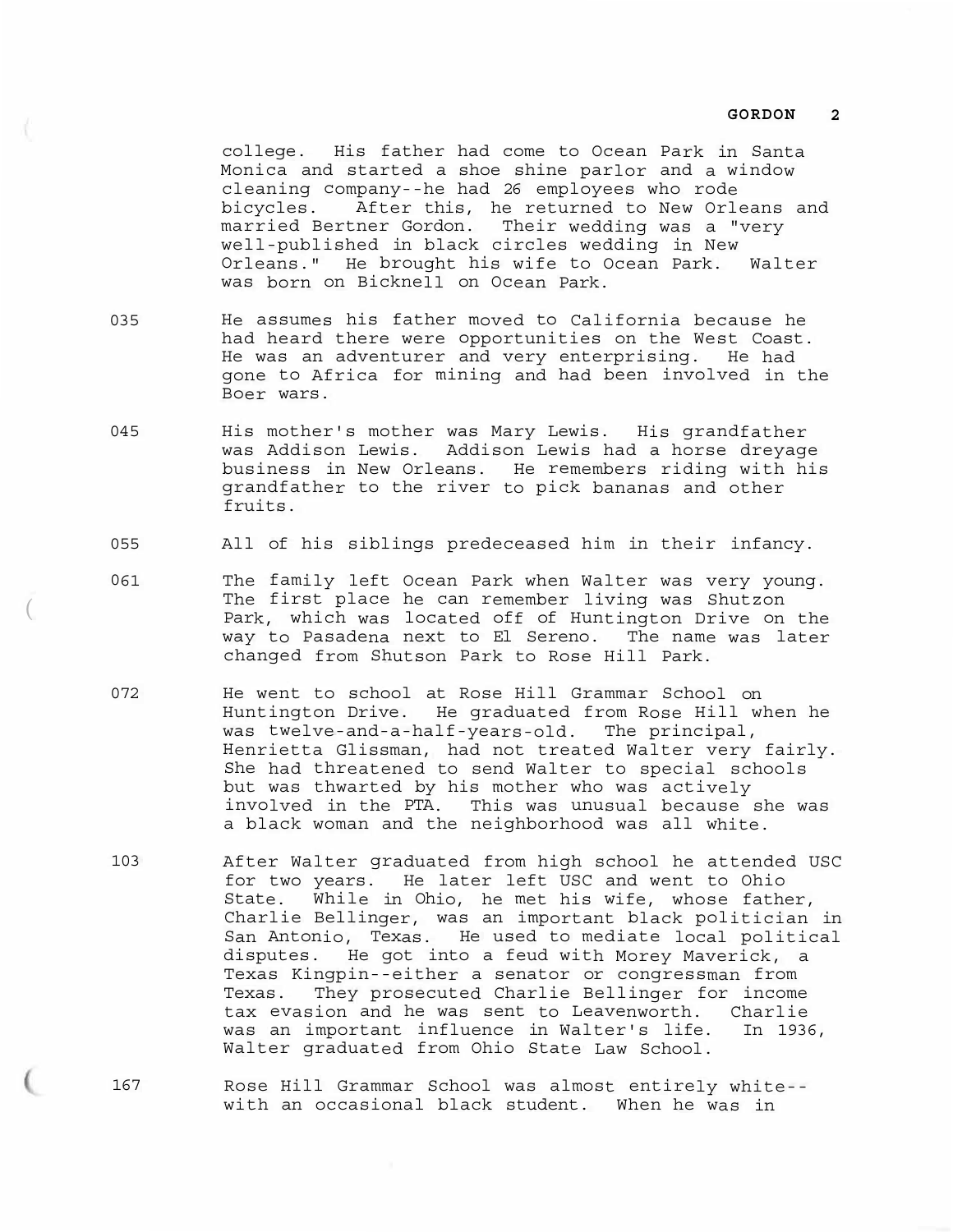kindergarten, WWI broke out--he remembers the minutemen coming around to the classrooms.

- 182 His father became a postal carrier. He had the downtown business route and the South Pasadena route. He became a mounted carrier--with a horse and wagon. Walter used to accompany his father around Christmas time.
- 194 The Chicago Defender was a black newspaper from Chicago. They used to send 200 papers a week to Walter's father. Walter and his father would put the papers in barbershops, etc.
- 200 Sometimes other students and he would argue while playing handball. They would sometimes call him a "coon" or ''nigger," and this would lead to fights- which ended with him in the principal's office. Ironically, none of the principal's favorite students ever amounted to much. Walter continued to send cards to Rose Hill Grammar School to Henrietta Glissman--the principal--when he was attending Ohio State. One day when he was in the Santa Monica Superior Court, he came across the file of Henrietta Glissman in the probate files of deceased persons. He wishes he could have seen her and talked to her before she died.
- 246 In 1948, Walter was married and practicing law. His father was running a real estate business at the time across from his office--South Central Avenue. His family had been very close. His parents were both murdered *in* a robbery *in* their home. The person convicted of the murder was an ex-football player who had been befriended by Walter's father.
- 278 Walter's law office had been successful--he had other attorneys working for him. A person who Walter had sued for over-charges in rent spread rumors that Walter was behind the murder of his parents. His practice suffered as a result of this and he had to start over again.
- 318 Detectives told Wal that they knew he wasn't ter involved in the murders because Walter owned property that was under his father's name. Prior to his death, arrangements had been made to make Walter's children the beneficiaries of this property. When his father died, Walter had no rights to the property since it wasn't in his name. Walter had to go to court to establish his ownership over the property, and he was able to recover it.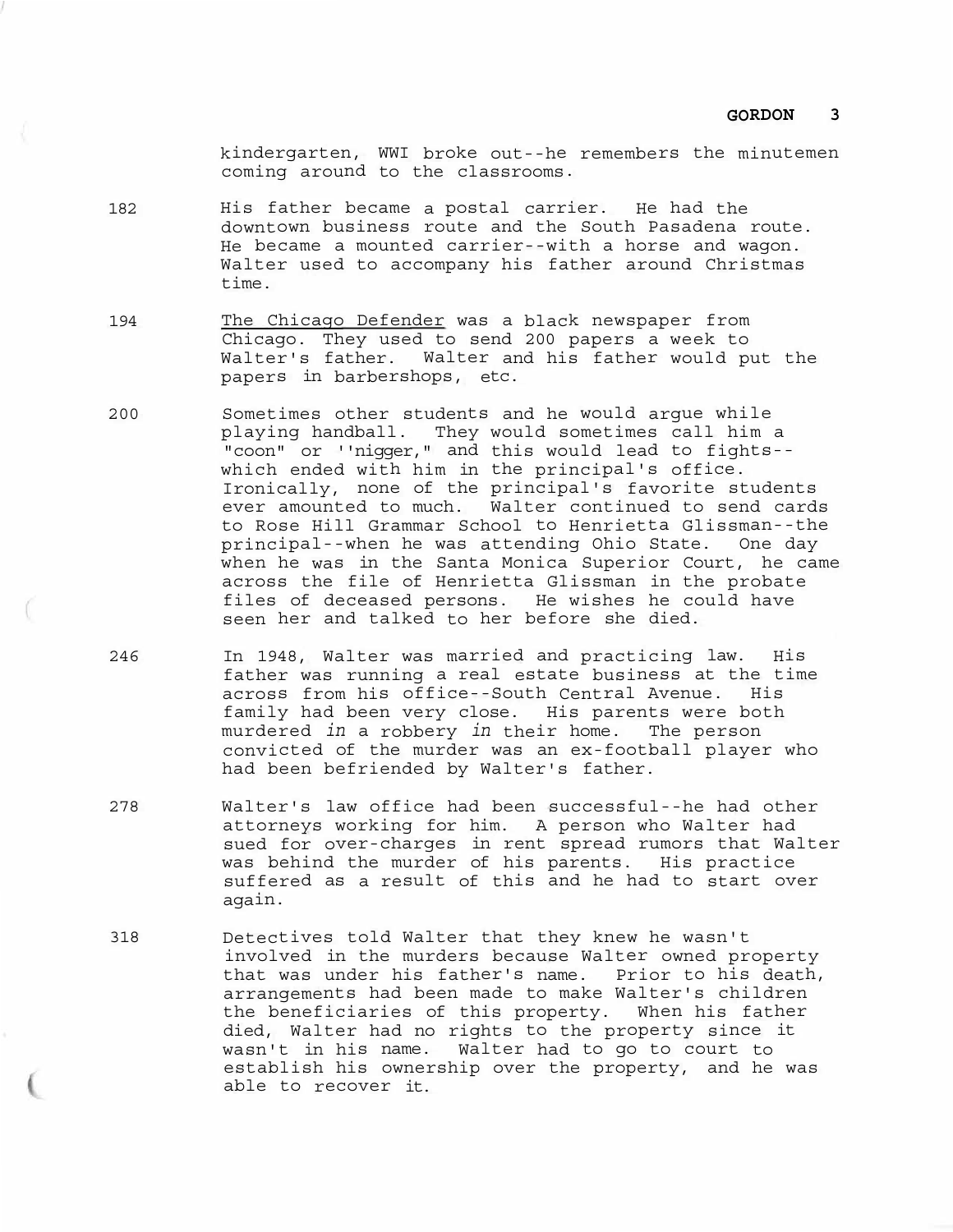- 379 There was a lot of controversy during the trial of his parents' murderer. The D.A. and the judge argued over the death penalty. Walter received in the mail crude drawings of his father and mother in the bathtub where they were killed--they would come elaborately gift w apped. One of the jurors, a white woman, started coming to his office once a week and bringing him presents. The postal authority discovered that this woman had been the person mailing him the drawings.
- 432 He rebuilt his practice.

(

- 437 By 1944 he became active in the show world. He used to go to the clubs. Los Angeles was very provincial at this time. Walter had an affinity for people from the East Coast. The lawyers in the city were formal and conservative. They tended not to come to Central Avenue and associate with the barbers, bartenders, or show people. Walter was very familiar with the people in this area--he had grown up selling newspapers there.
- 491 When Walter returned to California from Ohio State, he brought back a friend with him. The two of them gave dances under the name of Gordon and Nickens. They promoted Duke Ellington, Floyd Ray, Fletcher Henderson. They promoted Battles of Bands. These events were huge--held at Shrine Auditorium.
- 515 Walter got to know the various promoters and managers-- Joe Glazer, Ed Fishman. Walter married an ex-show girl- -Nobel Sissle's wife. He was friends of Andy Razoff, who wrote "Ain't Misbehaving."
- 553 He defended Billie Holiday in several law suits in Los Angeles. In one case, she stabbed a man who had been heckling her. In another, he successfully defended her in a case where Ed Fishman was demanding \$1 million dollars. She had been tried a few times on narcotics charges.
- 635 The scene on Central Avenue was progressive--in terms of the black community. During the early years, 1917- 1918, it was at 5th and Central, and East of 5th and Central, near Mateo Street. It kept going south until it opened up around 9th streets. The California Eagle, the original black paper, was located at 9th and Central.
- 661 Prior to this there had been small settlements around Wall Street and 8th. The Los Angeles Forum met every Sunday in the Elks Building at this corner. Walter used to go there as a kid and he would see the early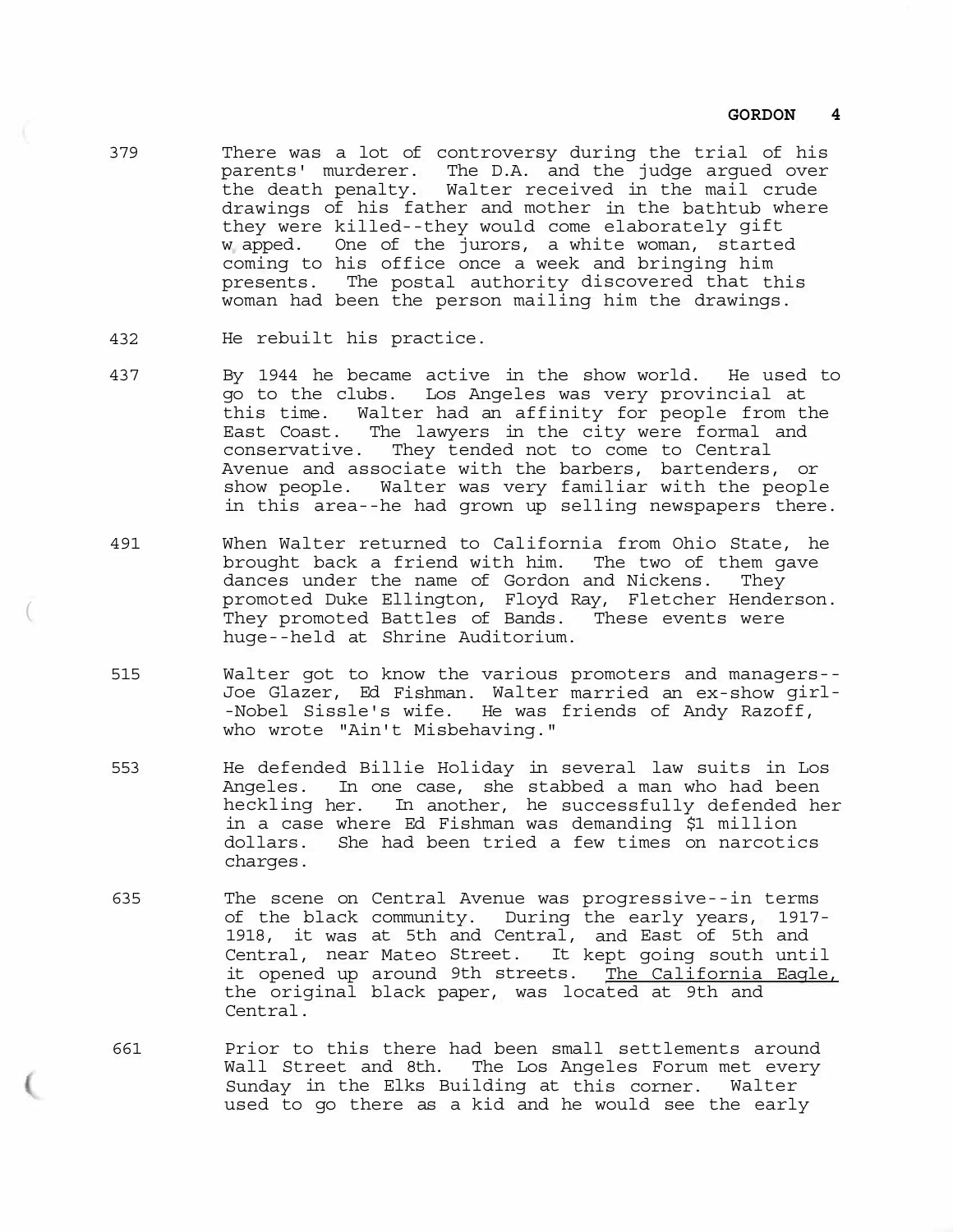black leaders. The black leadership at the time were primarily city employees; street sweeper, employment agency owner, businessman, junkyard owner. They had two scouts who were so light-skinned they looked white. They used to go to various places to gauge the sentiment.

--------------------------------

## 750 **END OF SIDE A, TAPE 1**

# **PT.1**

### **SIDE B, TAPE 1**

- 000 Silence
- 001 His father and some old attorneys were active in the forum as well. All of these old black attorneys looked white. He wonders if the Bar Association favored them because of their complexion.
- 026 The issue that these people were organizing around was jobs. The only city job available to blacks was street sweeper. They wanted someone in the police force, fire department. When there was finally a fire department appointment of a black employee it made the headlines of a black newspaper.
- 040 Blacks were well represented in the post office. His father was a mounted postal carrier. He helped other black men from New Orleans get jobs at the post office.
- 046 The most sought after, luxury job was head waiter in clubs like the University Club and the L.A. Athletic Club. He remembers a popular head waiter named Parker Lee. The men who became waiters took on all the mannerisms of the people they worked for--they became an elite crowd.
- 061 Chauffeurs were also another group of employees. At the end of the business day, you would see limousines pull up to the office buildings on the main streets like Hill and Broadway. Some chauffeurs were considered almost as members of the families that they drove for.
- 082 Central Avenue extended to 9th Street before the 1920s. With the opening of a barber shop it extended down to 12th street. The Hooper Avenue Street car used to come down 12th Street. Business began to fill in between; drugstores, doctors offices, grocery store. Blacks started moving down towards Pico, and then down to Washington. As they bought homes in these areas, the whites moved out.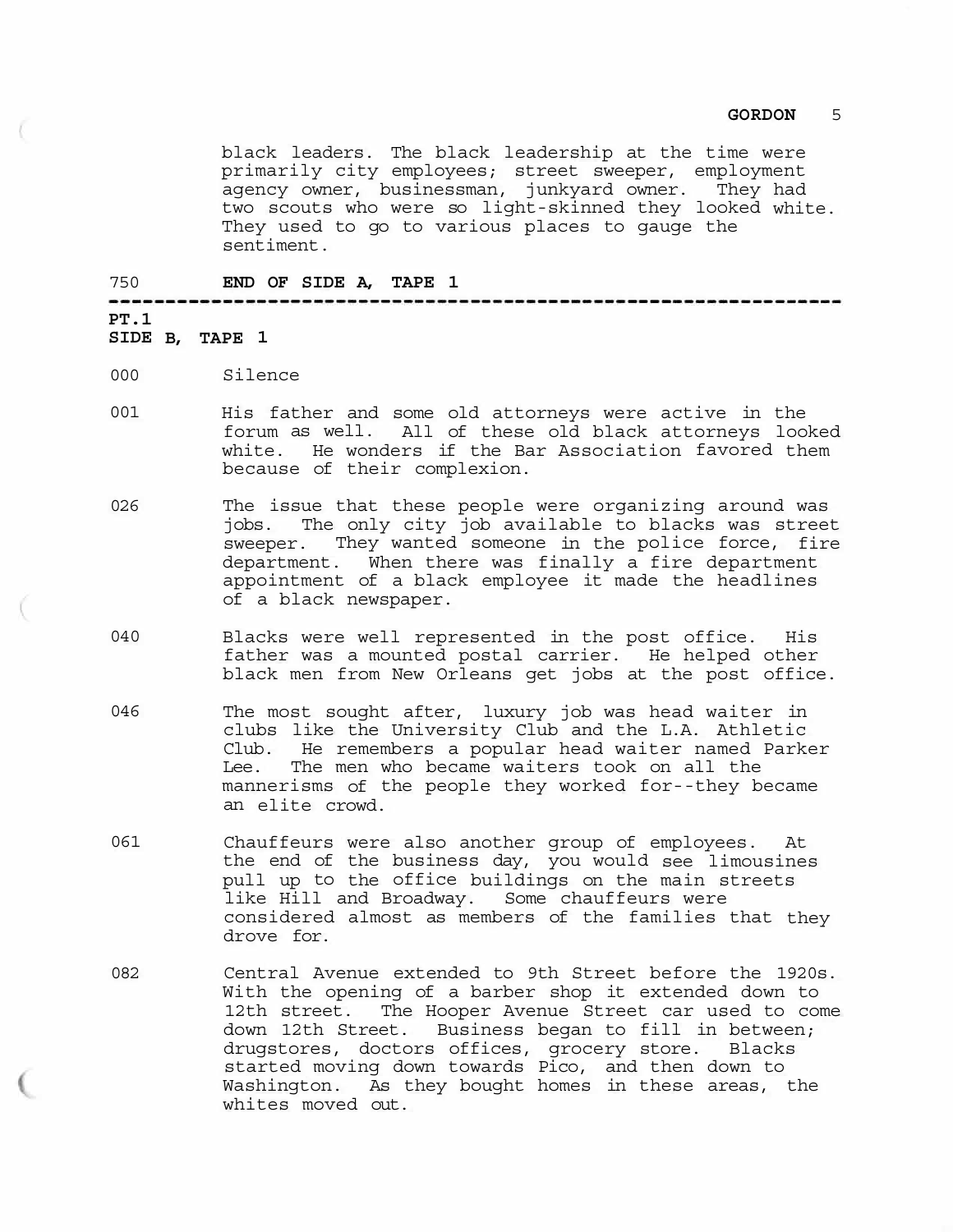- The earlier business places around 5th and Central closed down. The neighborhood extended to Adams and then to Jefferson and then Vernon Avenue. Vernon and Central was the border for the white neighborhood. South of Vernon was all white. 105
- Restrictive Housing Covenants were affected by changing circumstances. Though the restrictive covenants were in effect, they were not enforced. Vernon Avenue was one point that was firmly established as the border. 121
- 131 People began to move down as far as Slauson. In the early 1930s, his father who was in real estate sold a piece of property on 58th Drive--east of Central--to George Godfrey. The whites in the neighborhood would not let him move into the house. His father had to take the house back. Walter remembers going with his father and a group of armed men to protect the house. Once property got purchased by blacks, it continued along Central.
- **166** He remembers his friend violated the restrictive covenant enforcement.

K: 179 How did people get around the laws? Like you were saying you knew somebody who was able to buy in an area that was ... --

G: 180 Well, here's what they'd do: The owner would want to sell the property but the owner ... there wasn't much of a market other than blacks. And the owner, his neighbors said "Man, don't sell because if one's coming in, they'll take over." So it ended up that they would clandestinely sell anyway to a black, but the black would have take the risk of trying to live there.

K: What were the risks?

*(* 

G: The risks were whites attacking them--getting out in front of the property and shooting into the house or putting signs out, tearing down shrubbery, breaking out windows. It was very serious. And I grew up with that. I remember seeing that. Interestingly enough though it didn't cause ... it didn't cause hatred. It was growth (gross?). If you were born with something happening like that, then you were kind of used to it. See what I mean? For instance, if you had to go back to something that never existed, that would be different. But this ... these were the things that we raised with. I was ... for instance, if say I would go in to get a drink at a kind of a friendly drug store and you run into somebody who you'd never seen there before, but everything had been very friendly up till now in this drugstore, and some guy would walk up to you--some guy much older than you and you were just a kid--he'd say "Nigger, what are you doing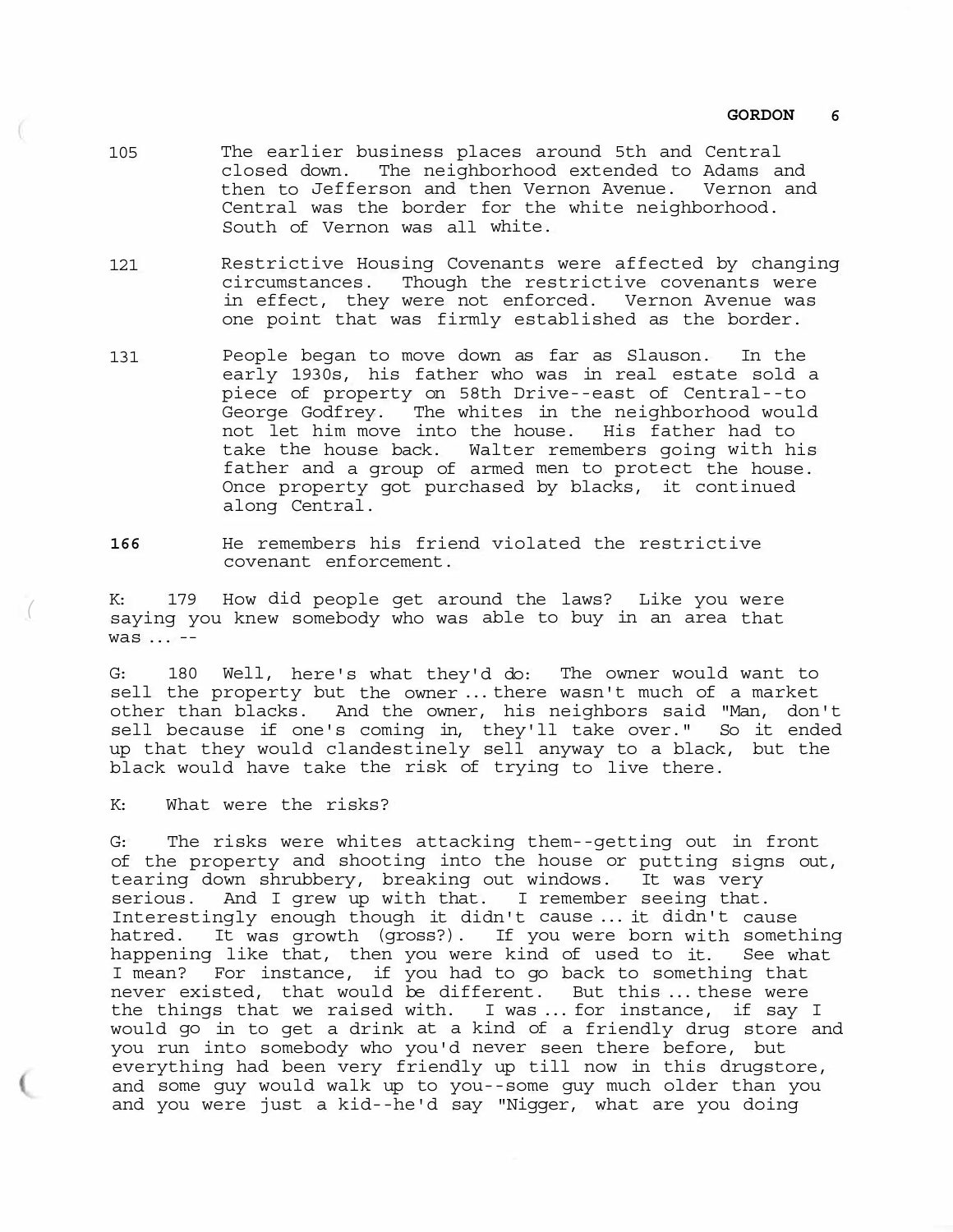here?" Well, you're not going to respond as you probably would today because you had had other things like that happen. You grow up to accept these things happening. So I ran into a lot of that. I must have been sensitive. I never once ever went into a white restaurant even though everybody else was going. This is how I felt about it. I just didn't want to take a chance of being humiliated. And it was the hardest kind of thing to get me to go into a restaurant like that even long after I graduated from Law School. I must have been at least forty or forty-five before I ever went in a white restaurant.

- 227 When Walter lived in Rose Hill Park, it was predominantly white and German. His mother was very intelligent and had a knack for dealing with people.
- 250 During WWII, the neighborhood hung a sign over Huntington Drive at Rose Hill Park that said "Japs, don't let the sun set on you here."
- 258 He lived in Rose Hill until he went away to school. In 1932, he left the city.
- 265 When he was growing up there were black communities on Central Avenue and on the Westside between Budlong and Western, and Jefferson and 37th Place. There were also black residents on Catalina around 24th.
- 279 Fair complexioned blacks could live on certain streets where white people lived and not experience any problems. Certain people were able to "pass" as white. But he knew a lot of families who looked very white but insisted on being identified as black.
- 332 Some people who could pass as white would only hang around with other light complexioned blacks. This sort of attitude among some blacks still persists.
- 406 He attended Lincoln High School on North Broadway by Lincoln Park. He also went to USC High School on the campus of use.
- 423 When he entered Lincoln High he had expected to continue to be friends with the white kids with whom he had gone to Rose Hill. These kids were elusive and he began to affiliate with the black students.
- 459 During vacations, Walter worked at a wholesale market. He was nicknamed "Slim." They would unload watermelons from railway cars for the stall owners. He worked at a market on 7th and Central, and another on 9th and San Pedro. He learned to pitch and stack watermelons. He would take the cracked watermelons and sell them on the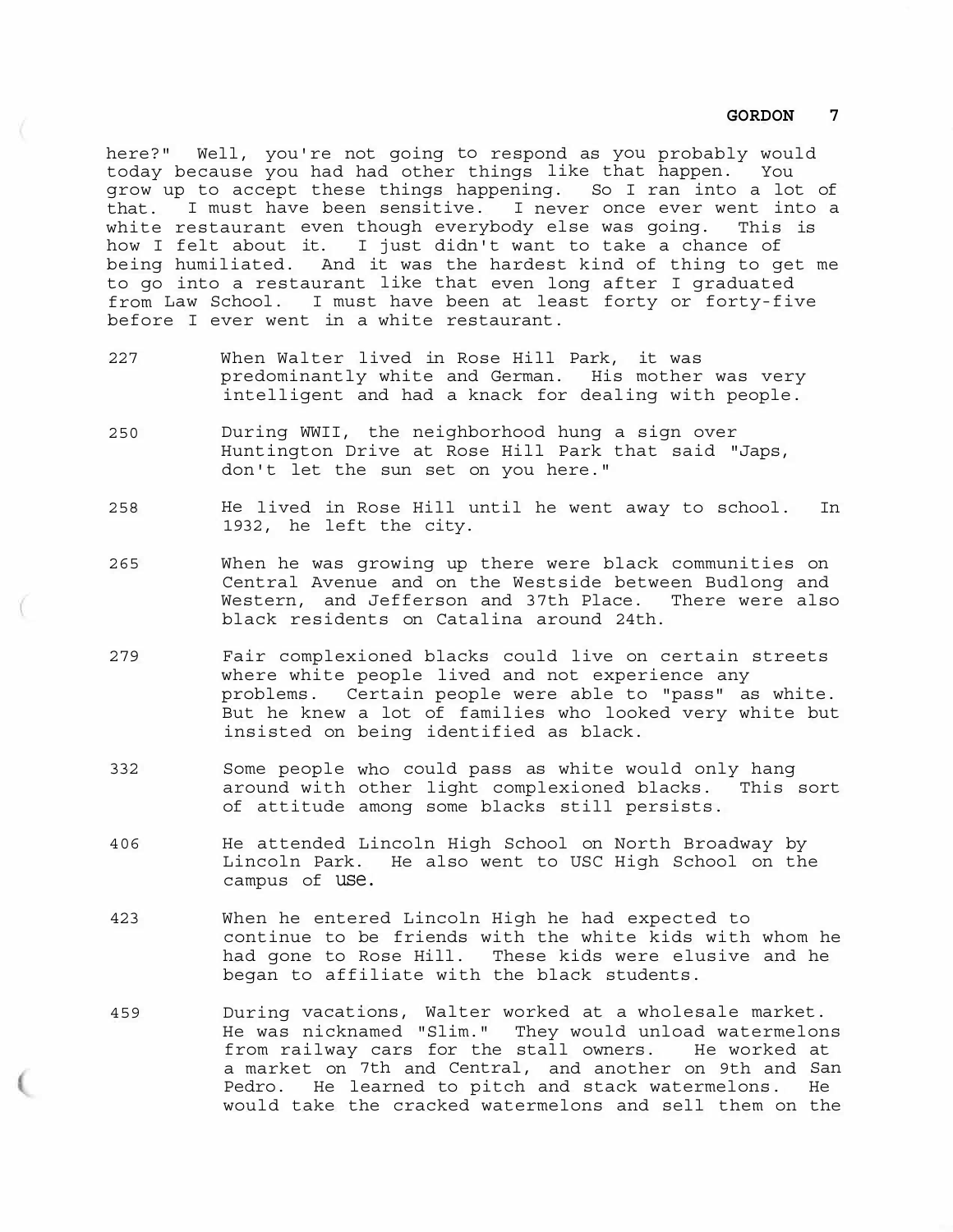## boulevard.

- 511 He was a sailor's mess on the Luckenbach Line Steamship. He went through the Panama Canal. He lived in Boston for a year and a half. He had tried to get into Harvard but had been rejected. He did all of this after he graduated from high school in 1926
- 541 His ambitions at this time. He wanted to go into business. He hadn't been thinking of law. After he married Mr. Bellinger's daughter he had hoped to go down to Texas and work in real estate. A professor of his encouraged him to return to Los Angeles.
- 577 Walter attended use High School, then he attended use. After this he went to Ohio State. He went there for liberal arts first and then he went on to law school.
- 589 He had not initially planned to go to law school, but he discovered that he had an aptitude for it.

K: 601 But before you decided to go to Law School ... you know, you were trying to decide if you wanted to go into business or what area you wanted to--

G: --had no idea. I didn't mention to you but that ... you were asking me about early occupation. I worked ... ! was at the corner of 43rd and Central when I told you that Vernon was becoming the border line. They had an experiment. It was big controversy then about putting blacks to work. So the people at the corner of 43rd and Central, on both sides of the street, said they were going to hire blacks for the first time. So they ... someone suggested my name to work in this Chili Parlor called Finley's. And it was a place where they served hot dogs, tamales, and chile, all kinds of milk shakes, and so forth. And they gave me the job. It was just ... the gang of people who started coming in there, I knew all these guys: Lionel Hampton, I knew him then when he used to drink a great deal as a youngster, and his wife would come there. I would serve them and the orchestra members. And built up fine relationships with lot of young guys who were going to school. It was right before the depression and I had a lot of leeway there. I was making money for the man and to build up his business he put me on nice hours. I'd go on at 6 p.m. in the evening and clean up to close up at 6 in the morning. Six to six. And got the magnificent wages of\$ 16 dollars a week. That was good money then. And just before I got ready to go back ... ! was going to leave there to go away to go to the university, he told me things were very rough, that my shift was making money but it was the only one making any money. So he cut me \$2 dollars. I didn't get mad about it because I knew the man, I liked the man. And that man, his name was Mr. Finley, he happened to take a trip east about two or three years later and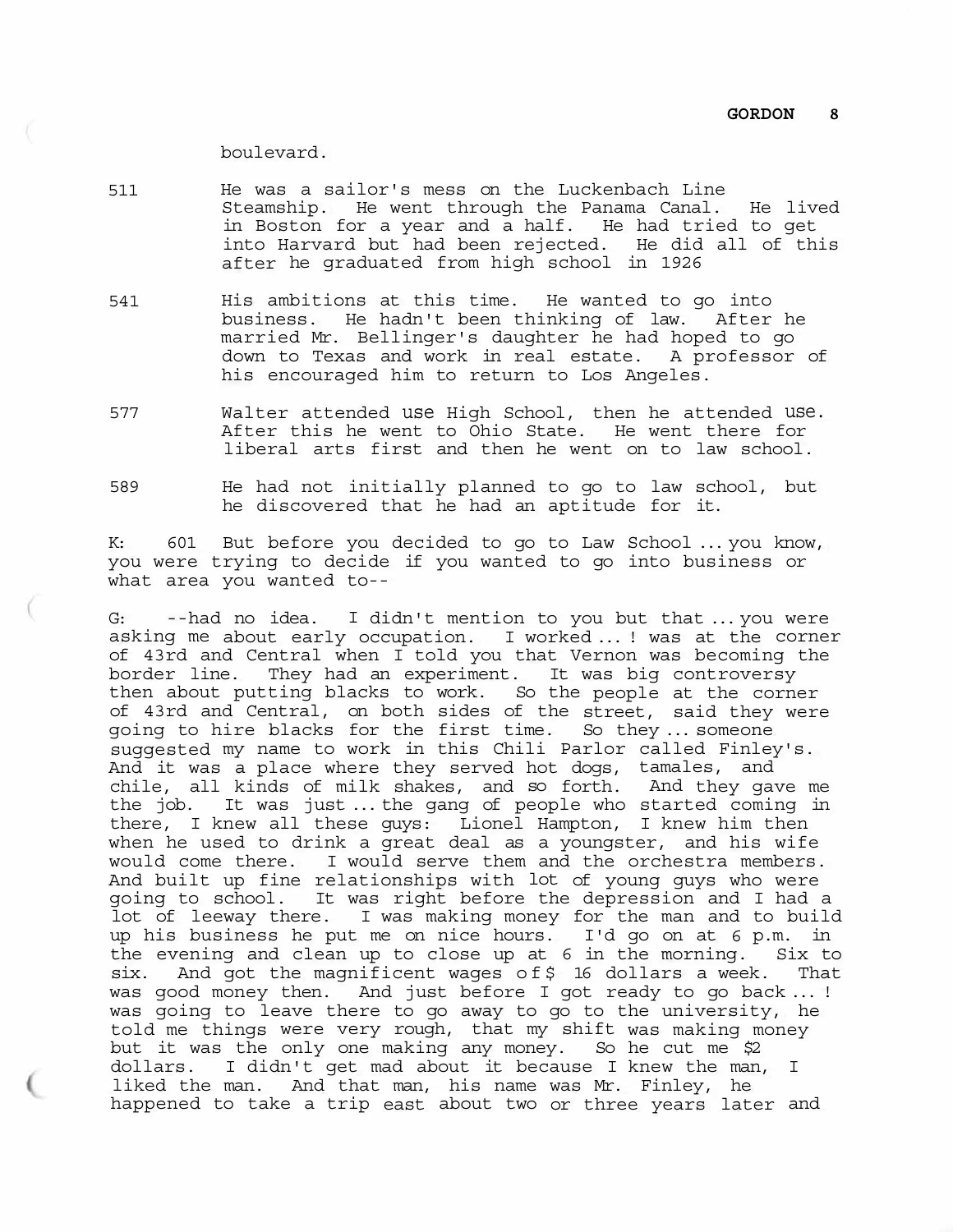he came all the way to Columbus, Ohio, and came where I was living there going to school, and we had a good old heart-toheart talk. So, I got along well with people. And I liked the people, they liked me.

K: 668 So, where were you during the depression?

G: The Depression is '32 and I was working up to that time at Finley's from about '29, 1929 to '32 at Finley's. And '32 I left after the Olympics. I met some of the guys there like ... a guy by the name as Gordon, Ed Gordon, a world champion broad jumper. And a guy like Albreton (?), high jumper. And formed good friendships with them. And that's what induced me to go back to Ohio State.

The main inducement though was ... ah, you're going to laugh about this maybe. By that time I had already gone to USC and I became a member of the fraternity called the Alpha Phi Alpha Fraternity, a black fraternity. And we gave a lot of social affairs. And here I was going ... entertaining and paying the expenses of these teachers who were coming out from all the states. This used to be a mecca ground for summer vacationers. So all these beautiful women would be coming out here from various states like ... and they'd come from Cincinnati, st. Louis, Kansas City. And so on this particular evening, the thing that really got under my skin; I was taking this big, tall, delightful woman by the name of Angiebelle MacNeil, I took her out. And we were talking seriously. Of course I was pretty confident I was making all this money; \$16 dollars a week. And she says "Walter, what do you intend to do in the future?" And I said, "I don't know," but I had hopes and so forth. And she says "How much are you earning where you're working?" So I told her about \$16 dollars. She says "\$16 dollars what?" I said "--a week." And she says, "Oh no." And I said "Yup. They just cut my wages but I'm not doing badly." And then I had nerve, I said, "And what are you doing?" She says, "I'm teaching in Cincinnati." And she says, "That's the highest salary teacher's location in the country." And I said, "Well tell me this, what are you making?" She says, "\$22 dollars." I said, "What?" And she says, "But not a week," she says "a day."

750 **END of SIDE B, TAPE 1**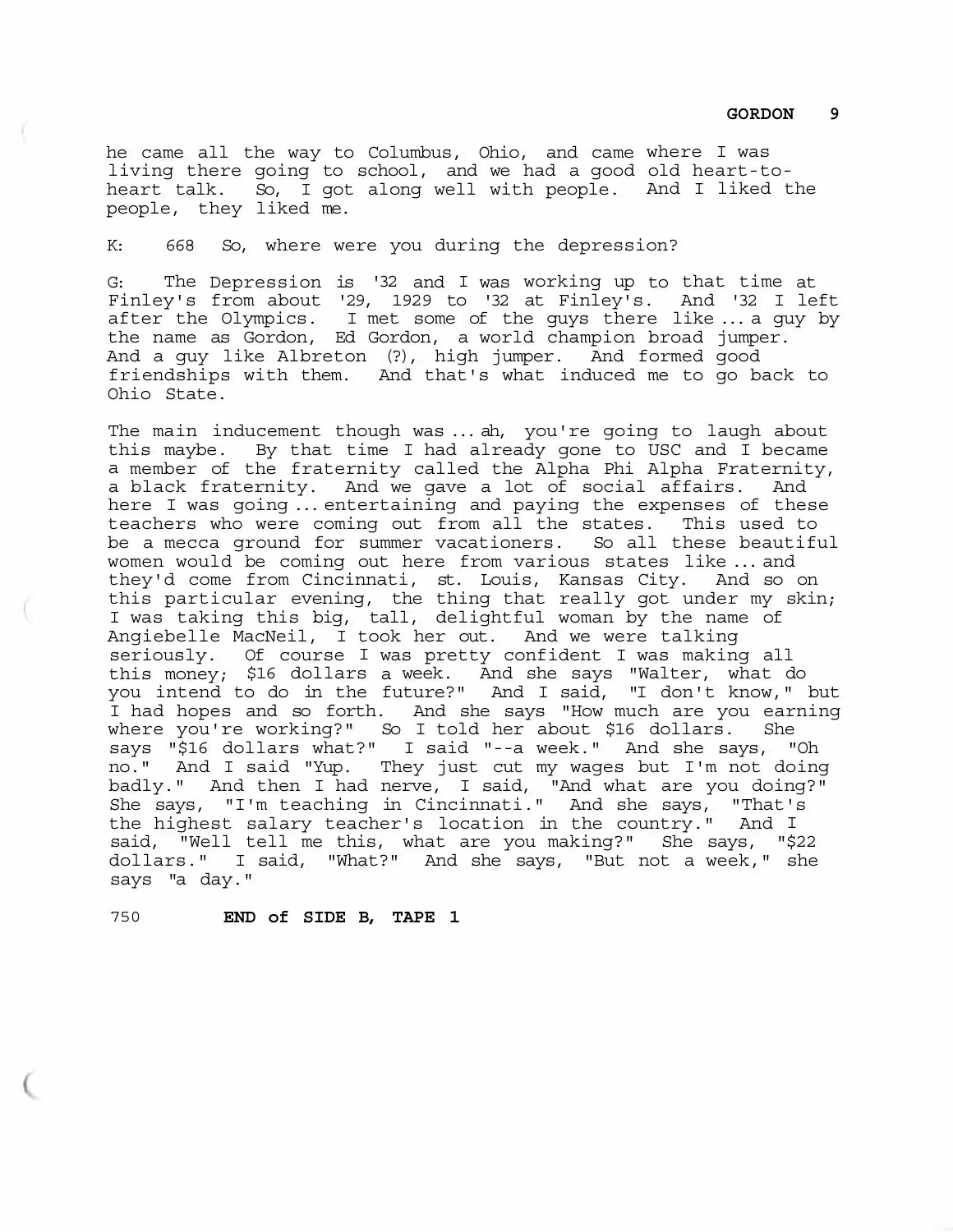## **PT.1 SIDE A, TAPE 2**

- 000 Silence
- 002 The woman he met from Cincinnati was making \$22/day. He decided to move to Ohio. He drove to Ohio with some friends.

K: 022 Did you find that there were many opportunities in Ohio? More than here?

G: Listen, I got so ... first of all, I got engrossed in school. And secondly, when I married Lillian Bellinger it just looked like it opened up new vistas to me. Because they had done so much and you could see that if you don't limit yourself you might emulate them and do well too. And then she was ambitious, she was telling me what I could do in San Antonio. She just introduced me to the type of life that I just never seen. For instance, she could get on the phone and call the manager of her bank down there in San Antonio, and whatever she said "send, send," and you learned that there was success out there if you could just go after it, you know.

K: So it really inspired you, propelled you forward?

G: Oh yeah. See, it was kind of a closed world then, but I didn't realize it. My ambition, I thought, was high. But it was no where near what could be. That was a real turning point in my life: meeting her. And I give them, that family, credit for a whole lot that happened to me.

045 He returned to L.A. in 1936. He took the bar exam in 1937. During 1936-37 is when he put on the dances and sold real estate.

G: 057 Around from '32 ... say from '30 on through, the clubs on Central, particularly the Club Alabam, became the mecca for whites from all over, and the ... run by a man by the name of Curtis Mosby who used to have an orchestra. They used to call his orchestra Curtis Mosby's Blues Blower. And he was made the manager of the Alabam. But the Alabam was owned by some Ritzo brothers, Italian members who lived over there ... and by the way, they were a very clandestine group of about six or seven brothers. They dressed alike, they wore somber clothing, they drove big, expensive automobiles, and fedora hats, and had very little to do with the people around them. And they surrounded them .... those were the people who ran the Alabam. I've heard a lot of things about the Alabam, but my father had to rent some of those places around the Alabam and he had direct contact with them. So that's the situation. That might ... you hear all about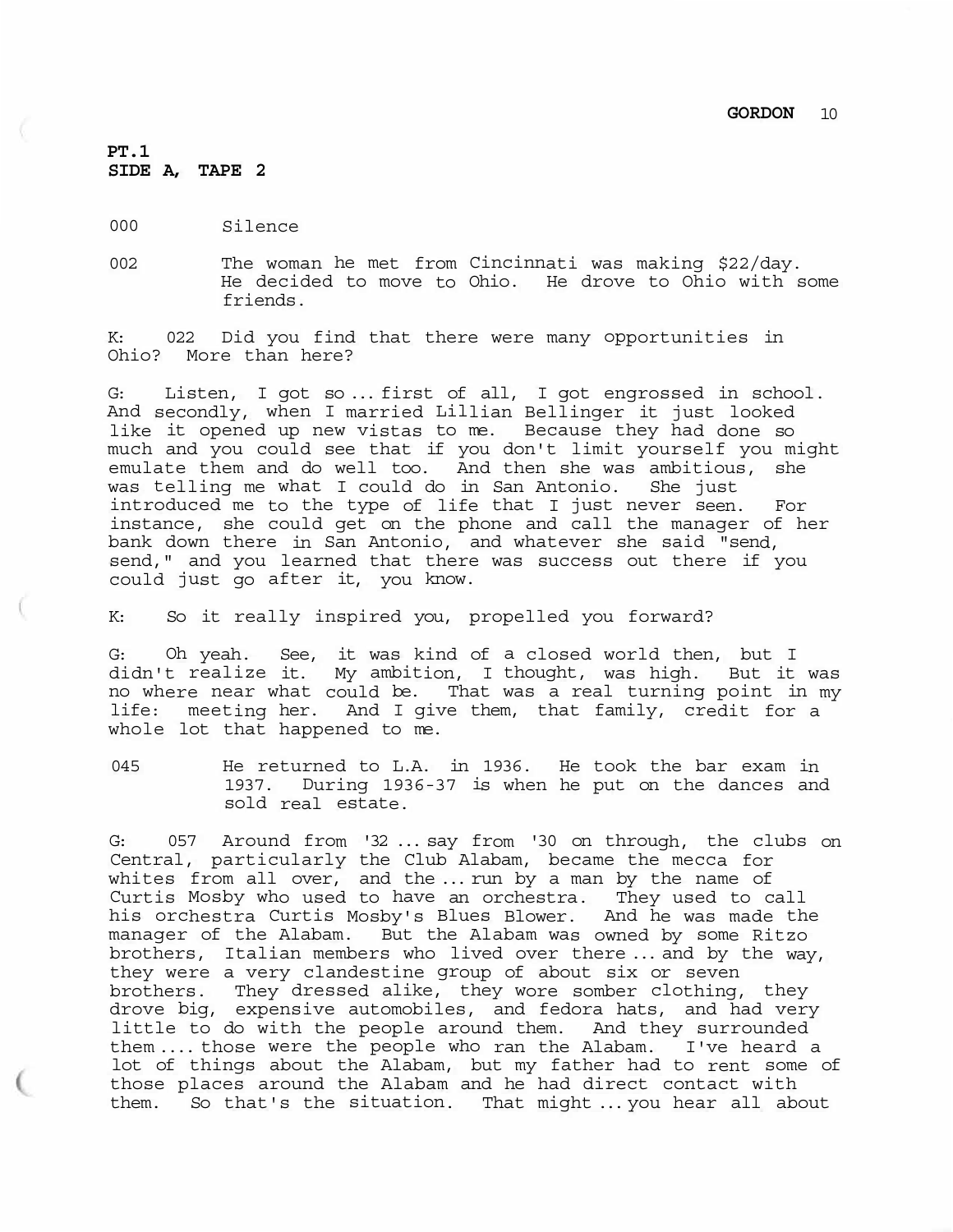the Alabam and so forth, but ... I would almost say it was gangster controlled. And I think they were gangters.

K: 082 What about some of the other clubs down there? What were the big ones?

G: The others were all black clubs and they didn't attract ... They were interesting but they didn't attract the crowd at the Alabam. There was a valet service at the Alabam. You park your car, people take them, and they go and park your car, you could get liquor there. And knowing what I know now, I can understand what was happening. It was a huge thing. And I just got through reading about these ... I have a book by a man by the name of Travis about Chicago and its clubs. And Italian men opened up clubs that were thought to be black clubs but it was run by other persons. So it might have been just a type of program all over the country. I just got through reading about that subject. And it interprets for me what happened here.

K: Like for instance with the Club Alabam.

G: Club Alabam was ...

 $\overline{(\ }$ 

K: What do you remember too about the kind of music that was becoming popular, and your impressions of that?

G: 103 Well, one of my clients and close friends was Ivie Anderson. And Ivie Anderson was the headliner at the Club Alabam. I-V-I-E. And she later went with Duke, Duke Ellington, and she was the songstress of Duke. Her famous one song was "Rocks in my bed," I don't know if you've ever heard of that. But anyway, Ivie was the headliner at the Alabam, and I remember her and the rest like Joe Turner and so forth, were Johnny Come Lately's. They would sing at some of the smaller clubs and so forth. But for the period that the Alabam lasted, she was the headliner.

And they would bring in, I suspect, people that I was not, at that time, old enough to be one of those persons that was in and out of those places. But Ivie I did get to know very well.

K: 123 So you weren't going out a lot?

G: No, because let's see how old I was then. Say in 1928, at twenty ... ! would be twenty ... I might have had a liking to going out but I was in school and very country.

K: You lived way up here?

G: Yeah, lived out here in Baird's town(?) And I'd come in town to sell papers and see people. But I'd see things but I wouldn't understand them as well as I do today.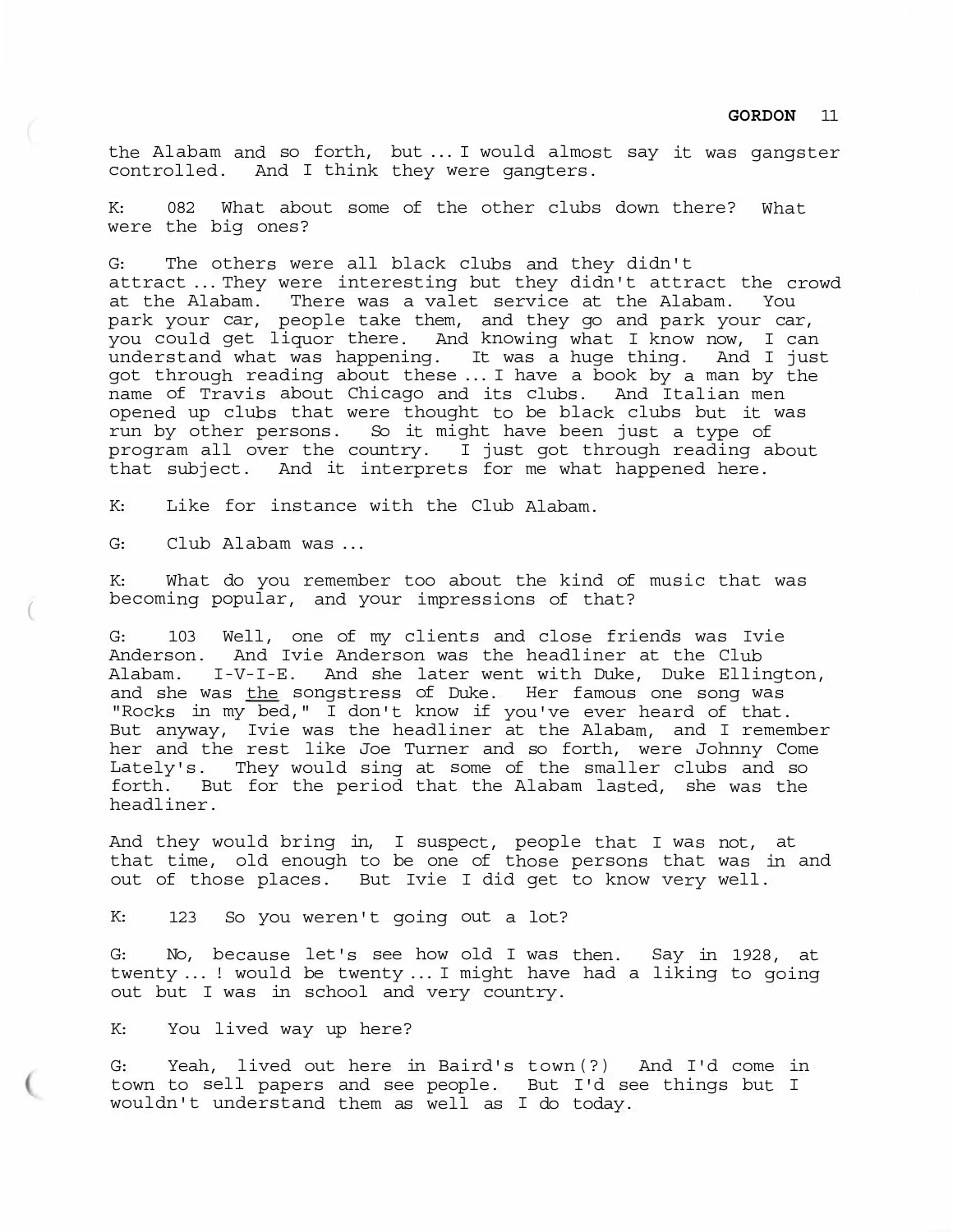K: 133 But then when you came back in 1936 and you were doing the battle of the bands, then you were really immersed.

G: Yes. I was hip then [laughs). Yeah, I knew what was happening then pretty well.

K: So, how had the music changed? And what was really popular? What was the rage?

G: Well, don't forget, you had spells of music. During the Alabam's trip, it was blues and so forth. And then, I knew fellows like Witherspoon and Joe Turner and Jimmie Russian of Count Basie, of course Billie Holiday. All of those folk, I got to know them very well. I would go and visit with Louise Beavers, she had a house down on Harvard Boulevard, and all that crowd, I got to run with them, and grew at the same time. And it was a very sophisticated crowd, and if I didn't know, I learned fast. And that was more or less it. I rode the tide. Well, I formed very fine friendships with most of those people.

- 057 From 1930, the clubs on Central Avenue, in particular the Club Alabam, became a mecca for whites. Club Alabam was managed by Curtis Moseby--he had an orchestra called Curtis Moseby's Blues Blower. The Alabam was owned by the Ritzo brothers--who were probably gangsters.
- 082 The other clubs were all black clubs that didn't track the same crowd as the Alabam. The Alabam had liquor, valet service, etc.
- 104 Ivie Anderson was a close friend and client of Walter's. Ivie was the headliner at the Club Alabam. She later sang with Duke Ellington--her famous song was "Rocks in my bed."
- 120 When he was growing up, he knew about the scene on Central Avenue but he wasn't involved in it. When he returned to L.A. in 1936 after being away he became very involved in it.
- 138 The music played at the Alabam was Blues. Walter got to know Witherspoon, Joe Turner, Jimmy Russing of Count Basie, Billie Holiday.
- 161 While he was on the boat that went down to the Panama Canal, he made money gambling. At one stop, he bought a bunch of scarves that he sold in Philadelphia. This experience revealed to him potential business opportunities.

192 **End of PT.1**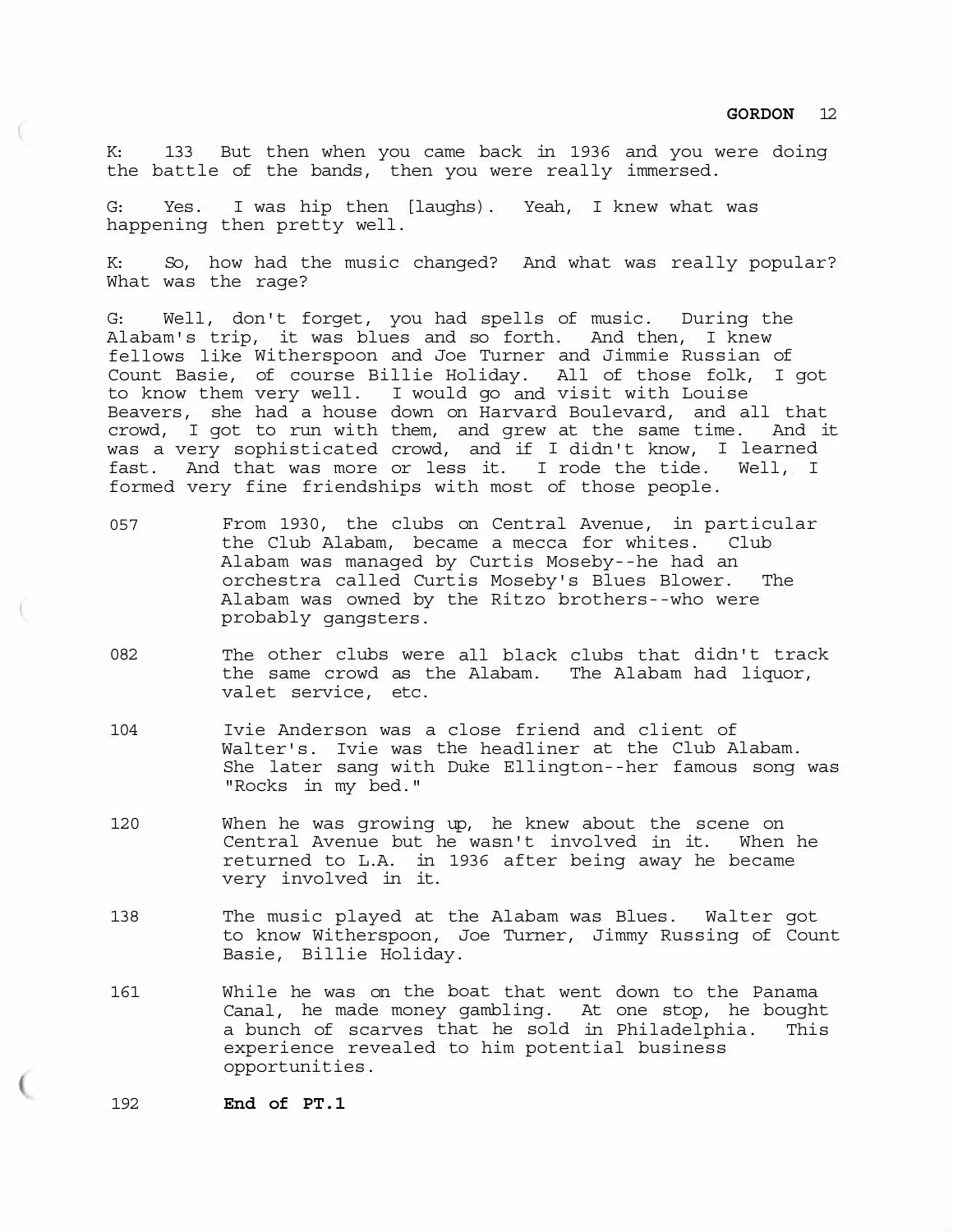**PT. 2 - 10/6/93 SIDE A, TAPE 2** 

196 Introduction

200 During the Depression, Walter was in Los Angeles. He met a teacher from Cincinnati who was making a lot of money in Ohio. This made him realize that he could do better else where. He had been working 12 hours a day and only making \$16/wk.

> He was in Ohio when news of the bank closing reached him. He was worried about his father because he was in business. He called California and realized that the news was being withheld from California. He was able to warn his father in time for him to withdraw money.

233 During the Depression, Walter was living in Columbus and was going to school. He remembers that there were bread lines everywhere. He was fortunate to have been in school during these hard times. When he returned to CA he was able to earn a good living running dances.

K: 260 So in 1937 you got your law degree. Was there a reason why ... when did you open your practice?

G: I opened my practice the first year ... '36, when I arrived here. You have to sign up ... most individuals, after passing the bar, take a refresher course. They don't just plunge in and take the bar. So I took that course, which carried over into '37. So I took it the first opportunity in '37. I opened my office immediately after that ... I passed it the first time, and that was it.

K: 271 And did you have very many clients when you first started? How did you go about getting clients.

G: Well, clients ... I knew everyone. And if I hadn't have known them, by the time I got through participating in those various dance, battles of bands, and standing at the door, and helping admimission people come in ... and interestingly enough, one of the persons that helped me collect tickets at the door was Judge David Williams, who is presently a Federal Court judge. He helped me at the window collecting cash admissions. And I got to know everyone, youngsters. And when you put out posters for the dances and sent out memos about the dances, you acquired name lists and you made a very fine personal contact situation.

K: And so many of these people became your clients.

G: Yes, many of them.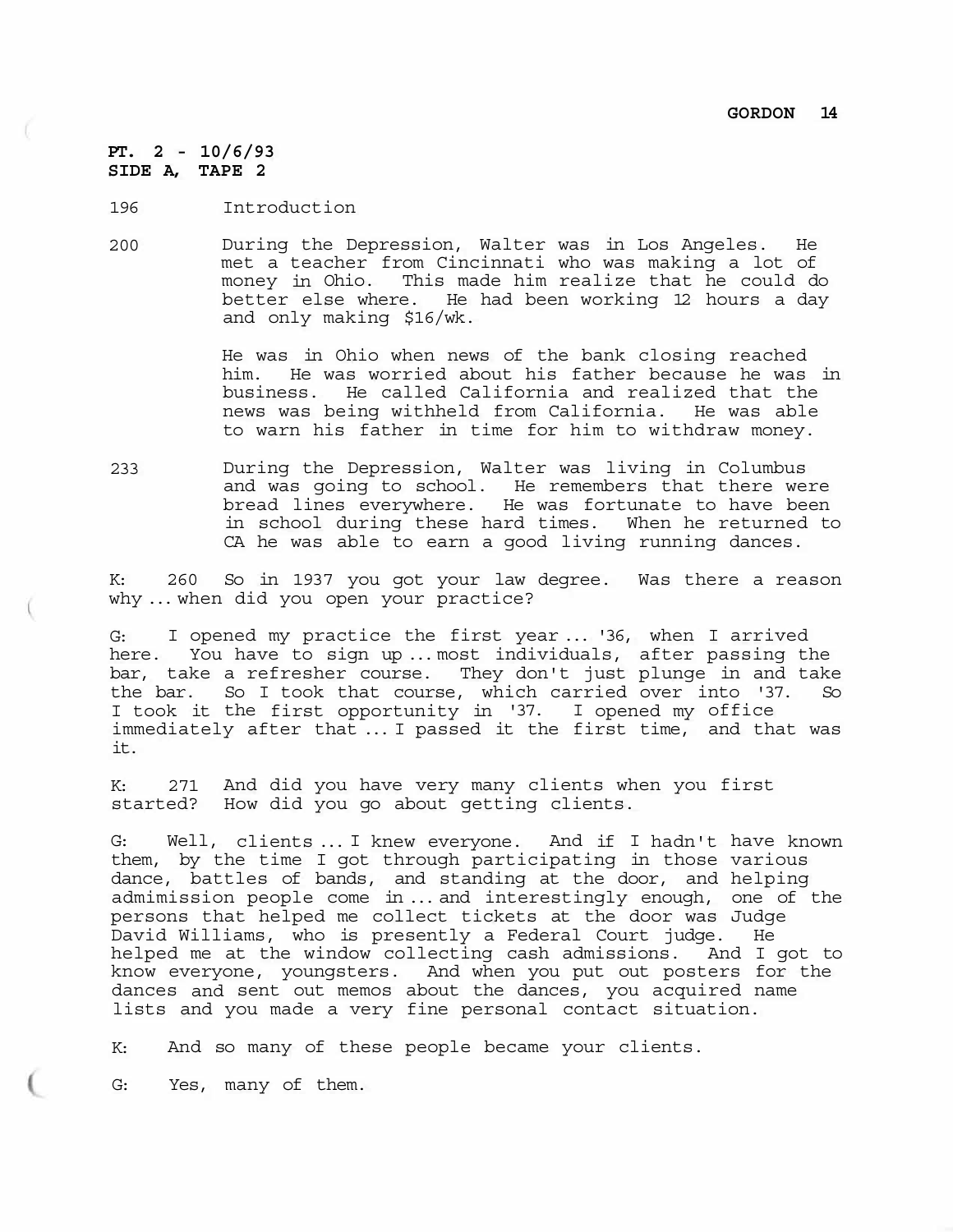- 288 He handled all kinds of cases. He and his associates devised an instrument called a Revocation of a Power of Attorney, which they started serving on the Southern Pacific, Santa Fe, Union Pacific Railways. They were able to get wages released for the railway employees.
- 327 His female employees became highly proficient typists and stenographers. The local police office would solicit them for jobs because of their good reputation.
- 344 Conditions were difficult for attorneys at the time. The filing fee in Superior Court was \$5. He handled a lot of divorces.
- 390 In 1970, he quit handling divorces because of the extra work involved.
- 402 He handled a lot of criminal cases--always defending. He also handled a lot of bankruptcy cases.

G: 413 That type of practice, ... ! became interested in sporting events and I started going to the track. And going to the track, I got so I knew about horse-racing and the prices the horses paid at the track, the type of bets that could be put down. I also ... several clubs hired me to represent them with reference to gambling activities where they were gambling, shooting dice. And I learned ... and I had to read a lot behind dice and learning percentages and so forth. And it ended up I got a lot of bookmaking business; representing bookmakers. And if there were gambling clubs that were running illegal gambling, I would represent them because I did know about house percentages and banking percentage games. And I think I could classify myself as almost an authority on dice and bookmaking. And I could represent a defendant well in those things. It gave me a great diversity.

- **440** His practice was very diversified. There was a feud between the pastor and the congregation of Mt. Zion Church. He represented the congregation against the minister. He had to learn about the churches rules, rules of order.
- 488 The only cases he wouldn't take were ones that clients wanted to fix.
- 515 He classifies himself as a general practitioner. His office knew a lot about wage release, gambling, bankruptcy, divorces, alimony payment. The women who worked for him became very informed about all of these different cases.

543 Most of his clients were black. Each evening, there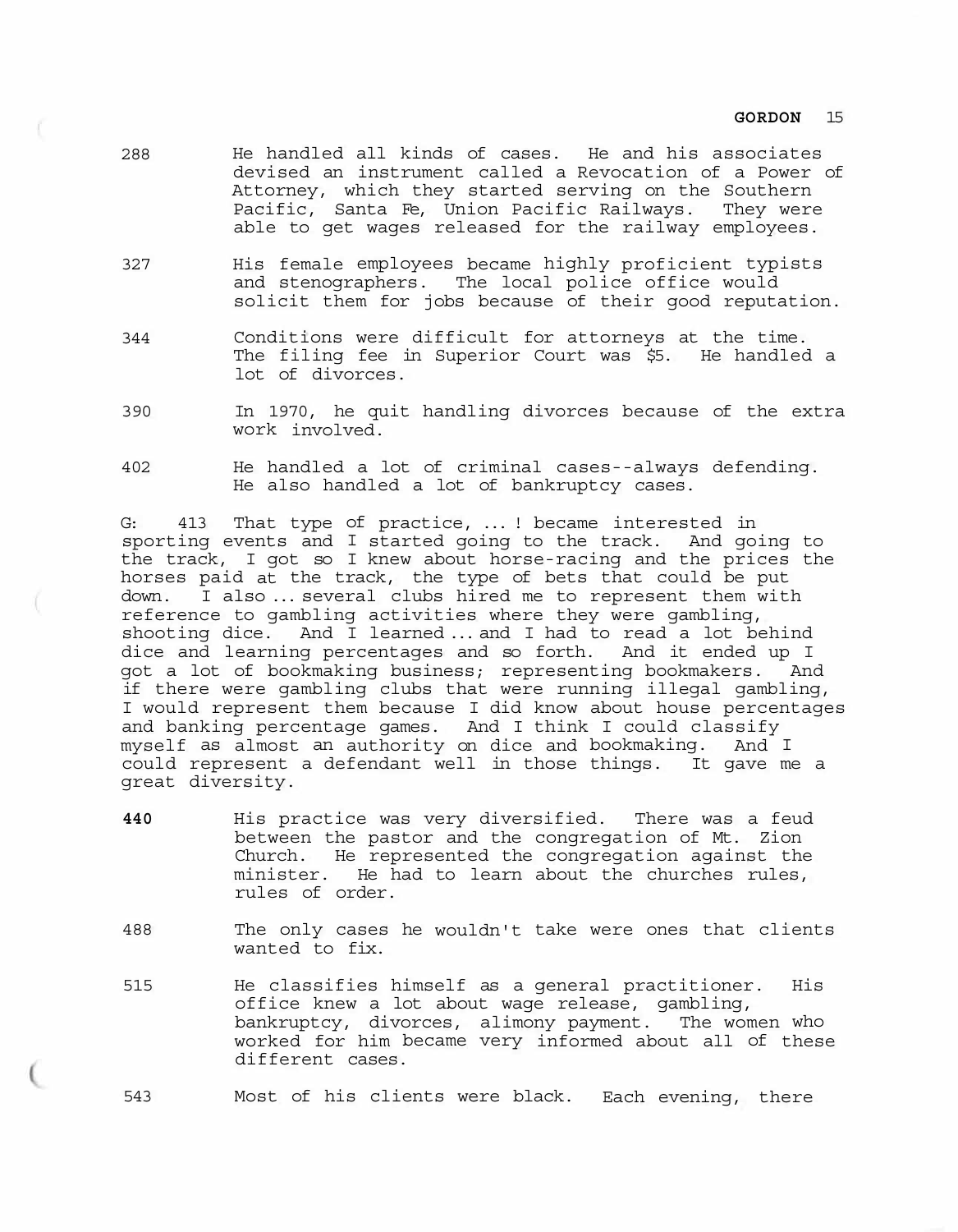would be so many people in the waiting room, people had to stand.

560 Walter had salaried attorneys working for him. The practice was first called Gordon, Shaeffer and Long. This would change over the years.

K: 580 Were there many black lawyers in Los Angeles?

G: Yes. I figure there must have been ... most of them, though, were downtown in various places: About twenty-six--a far cry from today; there's hundreds--but about twenty-six. Don't forget too, I was a young lawyer. As a matter of fact, when I came out of law school, I was twenty-nine. And most of these old practitioners, they were very jealous of their own practice. They were located on Broadway: 2nd and Broadway there was a Bryson (?) Building; and then there was a Wilson Building; and there was Clarence A. Jones, a well-known old practitioner who I got along well with; Willis O. Tyler. Now Jones from Ohio State. He graduated from Ohio State in 1912. And then there was Tyler who graduated from Harvard. And then there was a man by the name of Wicliff (?), who also graduated from Harvard. And a man names Ceruty, C-E-R-U-T-Y, who was also from a big school. There were very competent, black lawyers. But the only the failure that you could attribute to them was they didn't get out with the masses. They were people ... the client, whoever he was, and he could be some black person who was catching hell at a job. And he couldn't go downtown and find them very well. I was readily accessible at the corner of 41st and Central.

624 And I built my own building. I built my own building in six years. And it was glass front, and it had tile floors and had fine, nice equipment, and a huge library. And it was a nice looking presentation. And then in the evenings--I was skating on whether it was ethical or not, but I had not complaints--we had a revolving lighting system at the top; like ... it was a green light, red light, so forth going around in a circle at the top of the building. And so it fit right in with Central Avenue at that time.

## K: 645 To attract--?

G: Right. Because the crowd was going up and down Central Avenue in droves at night. And you had this great crowd come from Beverly (Hills?) and so forth to the Club Alabam. And any holiday, you could look out in front of your office and see as many as three, five, six hundred people right out in front of your place all the time. It was an alive thoroughfare. Entirely different today.

K: 656 How have you seen it change?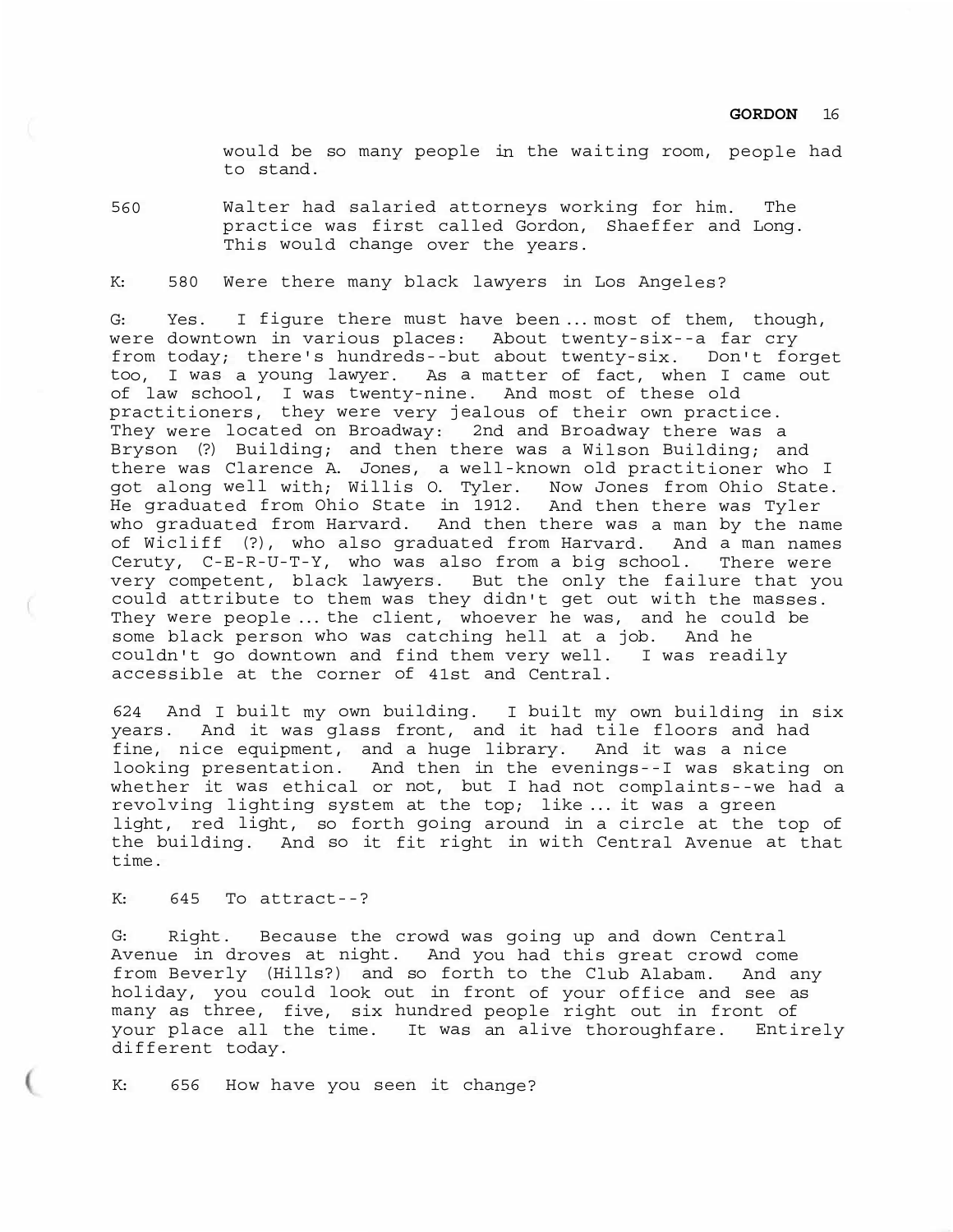G: Well the change came first with business places going west. First they would hit someone to San Pedro Street from Central, someone over to Main, then now something at Figueroa. Then they start moving to Vermont and then Western. And the town was just spreading. Now as the town spread, nice buildings and things open up. And your building was getting older too, you follow me? So then the question came in; whether to improve your building or to move? Well, that question was answered for me. I woke one morning, my son called me and told me there was a huge blaze over on the eastside, and someone said it was the law office. And I couldn't believe it, but it was. It went up. One of the attornies there, drinking at night, had gone to sleep and apparently who left the office, and the office just was an inferno. And when the air hit it, it just went up in a jump.

K: Was it like he left a cigarette burning or something?

- G: Yes. Yeah, that's what was the cause of it.
- 695 Shortly before the building burned down, the police used his office building as fortification so they could shoot across the street at the black panthers.
- 706 He was invited to share an office space on Martin Luther King for free. He worked there for ten years. This was the last office he had.
- 732 He has had so many cases--none stand out as more important than the others.
- 735 He had a case involving Eva Jessie, a choir leader. He had a church case in which the minister allegedly had stolen money from his congregation.

-----------------------------------------------------------------

## 747 **End of SIDE A, TAPE 2**

# **PT. 2**

# **SIDE B, TAPE 2**

- 000 Silence
- 002 He has had so many different cases [cont. from Side A]. He represented approximately 200 waiters from the Union Pacific who were being accused of stealing because they kept their tips.
- 035 His father was a postal worker, newspaper distributer, and at one time was the president of an ice cream company. His mother was involved in civic causes.
- 048 He and his parents would go to hear various orators. There were black public speakers who would tour the

## **GORDON** 17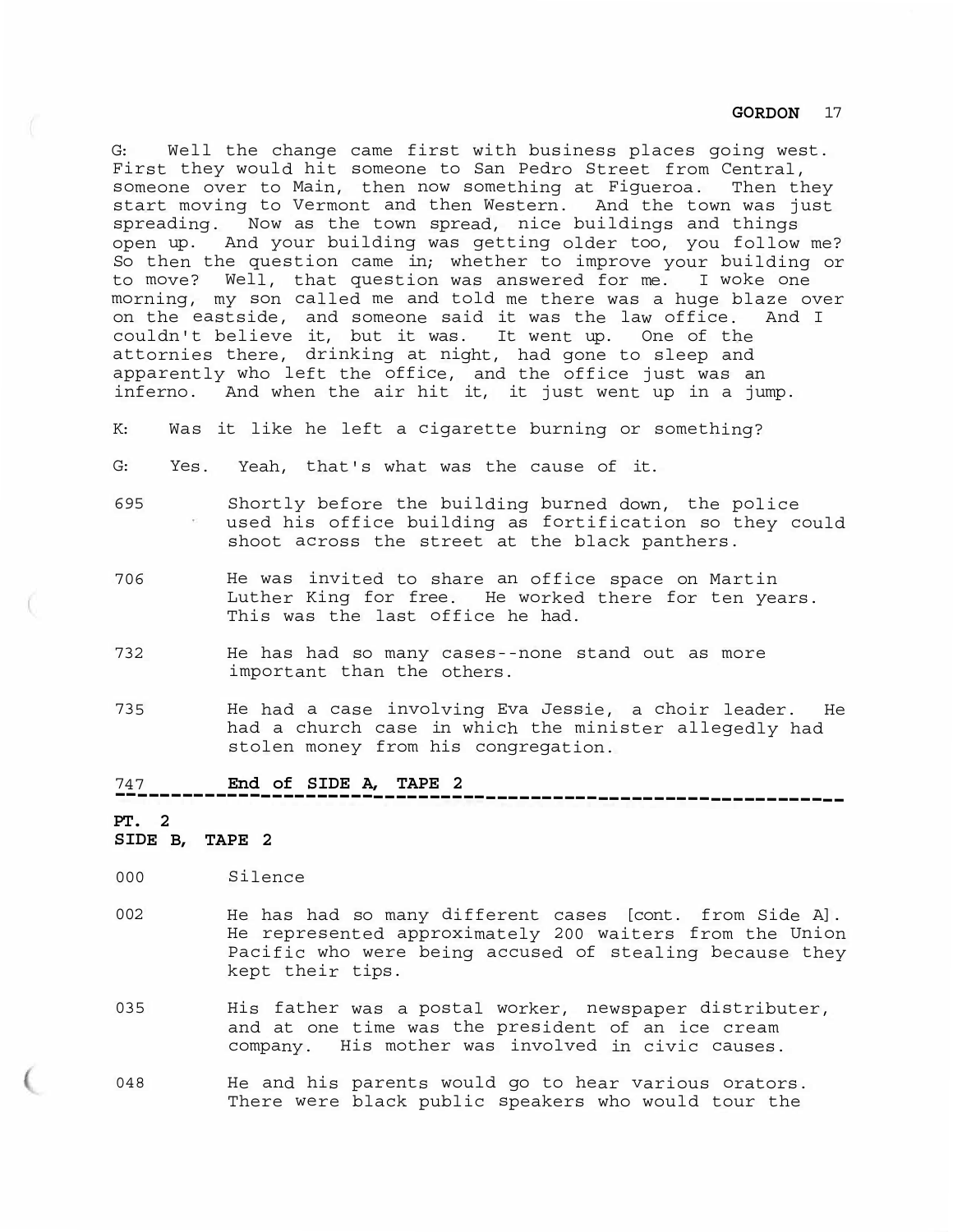country and give addresses. They would go downtown to Oddfellows Hall downtown. He remembers going to hear William Pickens, the field secretary of the NAACP. The subjects addressed in these speeches included presidential elections, labor problems--discrimination within the unions.

G: 075 I remember hearing Ralph Bunche. You ever hear of Ralph Bunche? Well, Ralph Bunche ... Ralph Bunche was a personal friend of mine. Ralph would ... Mr. Eason, the man over here, Ralph was a protege of him. Mr. Eason was a professor of Greek and so forth.

K: Can you tell me again, for the tape too, Mr. Eason was ... Mr. Charles Lewis Eason ... you said he was the first--

G: 080 He was the first black, male teacher in Los Angeles. And everybody knew him by the name of "Professor." He was a graduate of Oberlin College. And he taught, in some black colleges, languages. Well, Mr. Eason, because of his great interest in education, took a personal interest in Ralph Bunche. And Mr. Eason worked, when he would leave school in the afternoons, he would come down and work with my father in the real estate business. He wouldn't do much soliciting or anything like that, but he would sit behind the desk with about three or four other old gentlemen. And all these old gentlemen, who were probably younger than I am now, these old gentlemen would have some great confabs (?) back there.

093 So Mr. Eason would get Ralph Bunche to come down there. Now Ralph Bunche was a star basketball player at UCLA--they didn't call it UCLA, they called it ... yes it was. Anyway, so Ralph would come with his blue sweater emblazoned with gold. He'd come to there and he and Mr. Eason would have tremendous conversations and so Ralph ... My mother would always prepare everyday--we had a house behind the office--she'd go back there and prepare lunches for all these men. And she just got--no paying or anything like that. And a lot of the college guys would come by there too.

K: 102 This was also on Central Avenue?

G: Yes. Yeah, and so Ralph would come by and Judge Jefferson- there were two Judges that were Jefferson: Judge Edwin Jefferson was of the District Court of Appeals and Bernard Jefferson also made the District Court of Appeals. Their father was a little old gentleman who worked for my father and mother in caretaking for property. So this little, old gentleman must have taken a lot of solace out of the fact that here he had two sons on the District Court of Appeals. And he had another daughter who was Ruby Jefferson, who was the secretary of the YWCA here. But now as far as Ralph Bunche is concerned; we were talking about speeches. Ralph, I remember, gave a very scholarly discourse at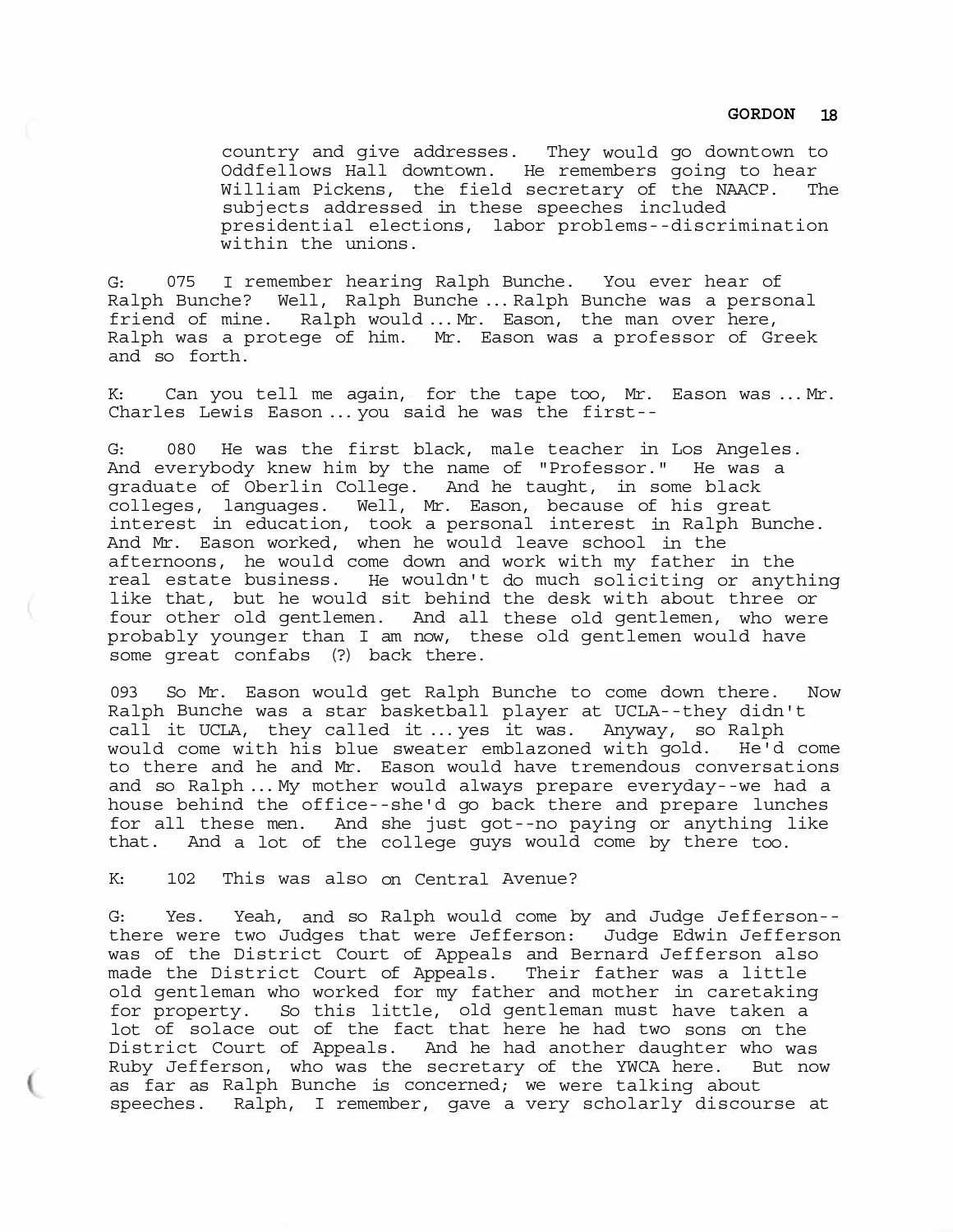the--what's the place out in Hollywood? The great open-air place--

K: Oh, the Hollywood Bowl?

G: Hollywood Bowl. And the subject was "Secondary Citizenship."

K: What year was this?

G: This would be rather late. Let's see, what was this? I'd should imagine this should be about '60. And he discussed the fact that the Declaration of Independence--no, the Constitution or the United States didn't make any specific references anywhere wherein the government could reduce persons' citizenship to first stage or second stage, and that citizenship was citizenship. And that we must ... well, he would bring up the various complaints that could be levelled at the government for not enforcing certan laws. And he made a very interesting address. He later came down and visited me--spent some time with me at the office--and I noticed his hands were trembling a great deal. And he apparently had Delirium Trimons (?) at that time. And later Bea Devon (?), the woman I pointed out to you and spelled her name, Bea Devon threw a party for some of us old timers here, and he was there. And it wasn't long after that he died. I think Bea Devon must have realized that he was very ill.

- **149** They all used to play basket ball together at the **YMCA**  on 9th Street. There used to be a lot of talented guys who played ball--all were good scholars and athletes. Ralph stood out among them all.
- 171 There used to be a steamship that ran between L.A. and San Francisco--a passenger ship called the H.F. Alexander. The guys who went to the various colleges worked on it during the summer.

K: 183 Back when we wre talking about what you used to do for leisure when you were growing up and you had mentioned the oratories. Did you ever go places for picnics or to the beach?

G: Yes. They used to go each year to Brookside Park. Brookside Park would have the Annual Sunday School Picnic and all the kids, black kids, from all the Sunday schools in Los Angeles would go out there. They'd have tennis matches and so forth. And Newell Eason, the lad I mentioned, was a great tennis player. There was a fellow named Rayfield Lundy who used to play. And we would spend the whole day out there. But the Annual Brookside Park Picnic was something.

194 They had a man-made place in Watts called, "Leakes Lake"-- Leake, L-E-A-K-E-S. A man-made pool. And we'd go out there.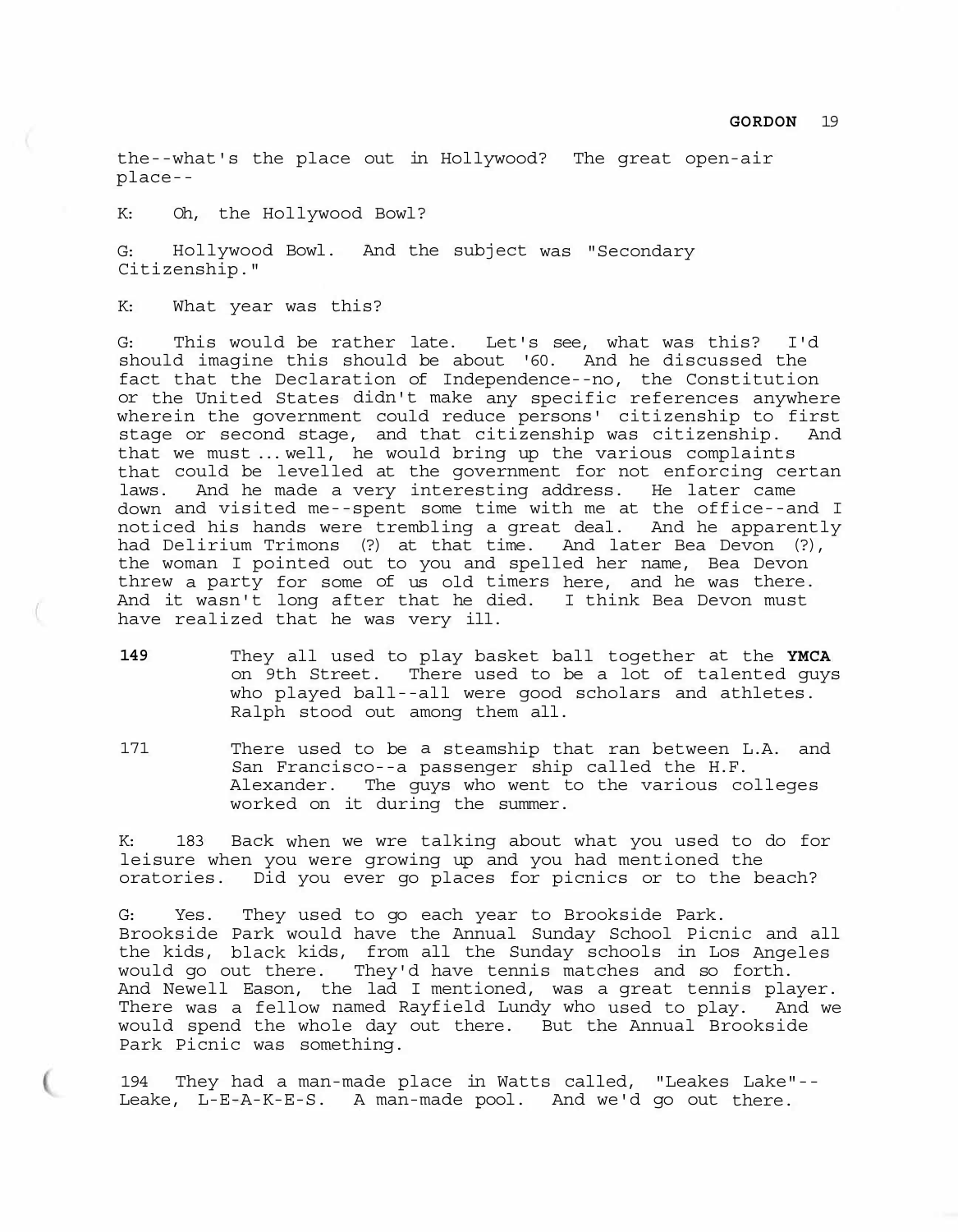This is right in Watts. You don't hear of it today. We would also go to a park that you don't hear to much of it anymore, but people would go every Sunday. You'd see hordes of people at Lincoln Park. A lot of people would go to Echo Park. These parks ... But in those days, it would be a dress-up crowd and where they're having fun, where they had concessions, and they had skyrides and all those things. The Exposition Park wasn't so well-known; they didn't talk too much about it. But it was Lincoln and those parks that I mentioned.

K: 209 How about the beaches?

G: Beaches, we had ... There was a black beach called Bruce's Beach. And the Bruces had this building there and the blacks would flock around Bruces Beach. And they would rent bathing suits and so forth. And a big crowd would go there all the holidays.

K: Was this near Manhattan Beach?

G: Bruces Beach is right next to Redondo Beach. And I remember that you would take Slauson to go there. So it would be right near Slauson Avenue on the beach.

K: All the beaches were segregated up until--

G: The beaches were ... I'm hazy on the subject. I know I didn't go to any other beach but Bruces Beach. So apparently we weren't welcome at the other beaches.

K: 225 I heard there was a black beach at Santa Monica--there was a certain section there you could go to.

G: Yes, that's true. I remember something about that, Bruces Beach was the one that attracted most of the people.

K: So what else did they have out there? There was a place to rent bathing suits and--

G: --yeah, and let's see, you could buy soda water and so<br>forth. And you could go lay out on the beach. And the kids And you could go lay out on the beach. And the kids could have a good time. But that was about it. I remember driving in my automobile. I had a little automobile that I would go to the beach in and see all the people on the road, on Slauson--didn't have freeways then. I would hit Slauson and go straight on out there. And Slauson was a deserted district then; you were really out in the country then, going to the beach.

**244** He moved from Rose Hill in 1928 after he returned from Boston. He had gone to Boston to try to get into Harvard. He had stayed in Boston for a year and a half and worked in a laundry. He returned to L.A. through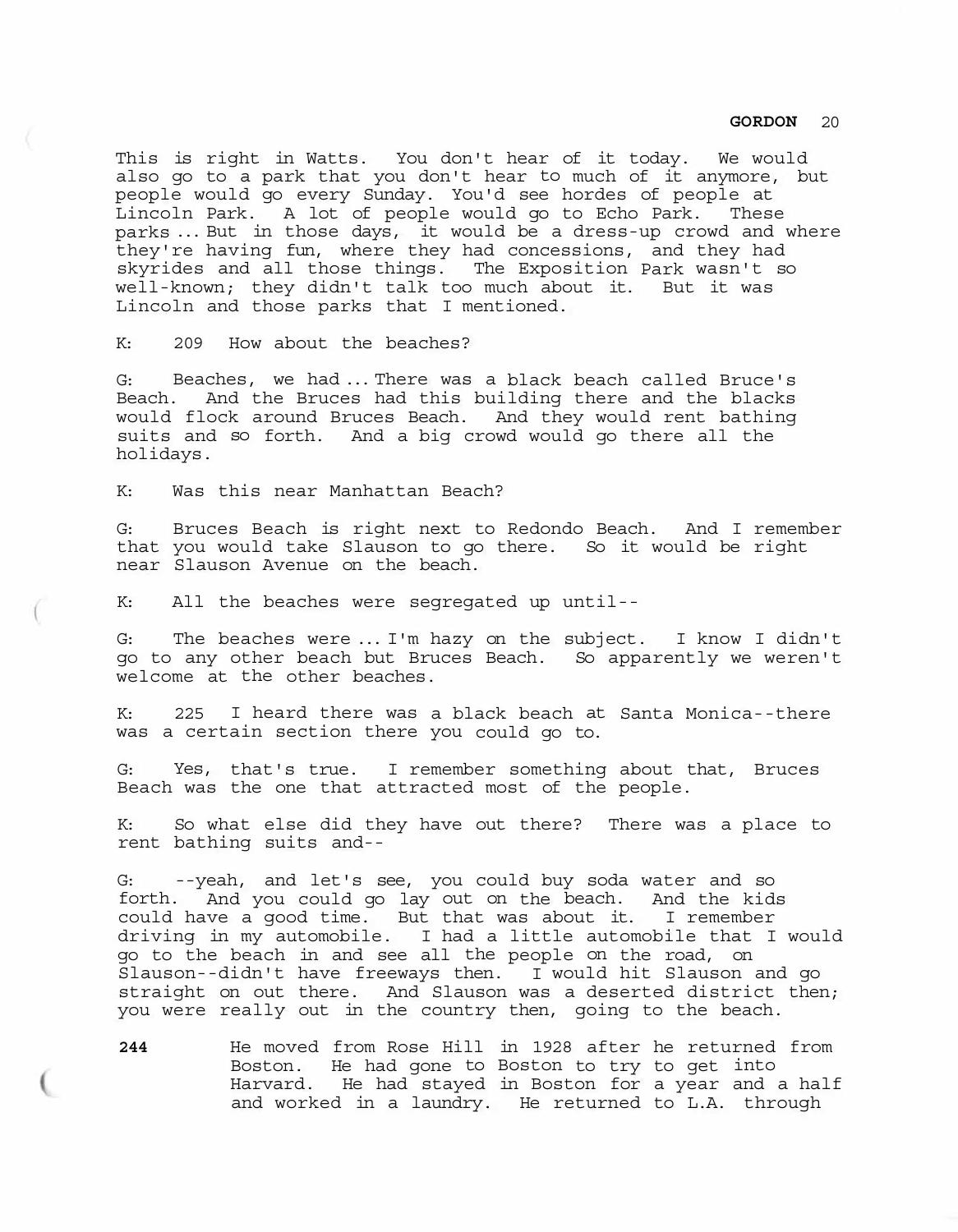the Panama Canal on the Luckenback line. He moved into the house that his father had taken back from George Godfrey years ago. His father bought him a sports car, which is what he drove to Ohio.

- 271 He didn't have any problems moving into the house that Godfreyd had tried to buy. In Rose Hill, there were a few conflicts--caused by one or two people, not the entire neighborhood.
- 298 His parents lived in the house in Rose Hill until they were killed.

K: 302 So then you moved on to 58th Place and then you moved to Ohio. And then when you came back, where did you live?

G: When I came back, I stayed at my home a couple of nights and then got a room with some youngsters in town, where I wouldn't have to go so far, and worked at my father's and had my office at my father's place with another fellow that I brought out here from Ohio. And I'd work at my father's place, selling real estate, giving dances and so forth. But there was no estrangement or anything like that. It was just an accomodation for me--I didn't have to drive way out there to go home at night.

K: 314 When you drove your car from here to Ohio, that's what, the early '30s?

G: It was in June or July 1932.

K: What was that like, driving your car that far?

G: I was accompanied by two boys who were going back to Wilverforce (?) University. It's called Central State now. And so they had been on the route before and we--

K: --what road was it? What roads did you take?

G: This was 66 and we went through Texas and I forgot that place--they call it "the high place'' in Texas, what do you call that? Anyway, went to Texas, Oklahoma, went on through. I rmember we stopped off in st. Louis and then came on to Zino (?), Ohio first. And then I came on to Columbus.

K: So where would you ... what time of day would you drive or would you drive all day and then stop and stay somewhere at the night, and what kind places would you stay at?

G: We would drive and sleep at night, most of the night, in the car. Didn't have ... no acccomodations anywhere along the way.

K: Why not?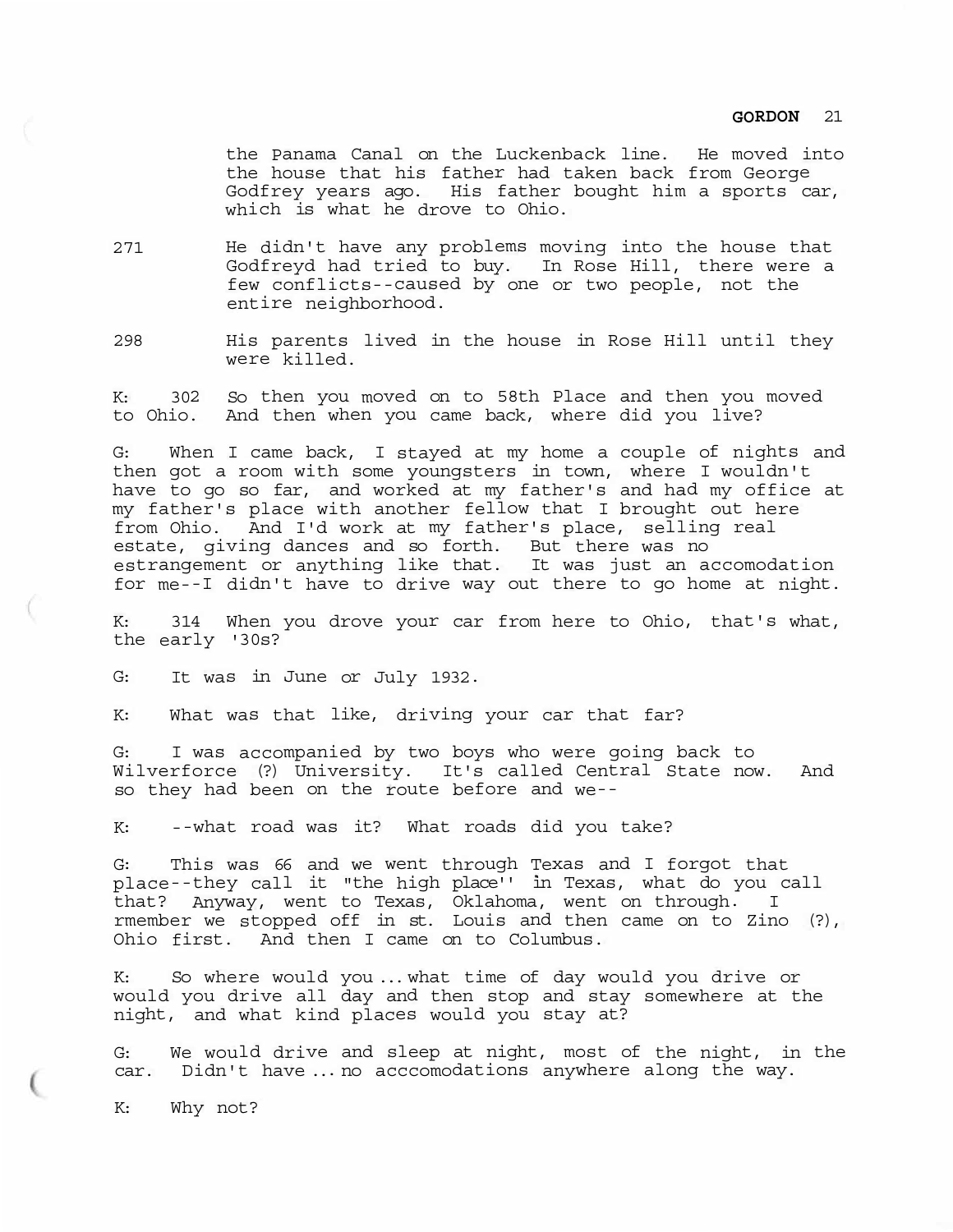G: We all slept in the car. Wouldn't dare take a chance trying to find accomodations, see? And ... by the way, one of the first things ... in those days $_{7}$  one of the first things you learn on the road was when you hit the town is ask where the colored section of the town was. Then you'd go there and you'd find a restaurant. Then you could sleep somewhere around in that district in your car. And that's the gist of it.

- 352 He returned from Ohio with a brand new, blue Pontiac with the license plate "GX 7. $n$  He drove back with his friend, Nickens. When they went into pool halls, people would think they were government men. He remembers going to a pool hall in El Paso and seeing the prize fight in which Smelling knocked out Joe Louis.
- 382 Walter has three children. One set of twins and a son: Anne, James, Walter.
- **<sup>434</sup>**During WWII, Walter was practicing law and representing the railroad men. The draft board men constantly deferred Walter because they felt the community needed him here.
- 489 During the war, there weren't that many big changes--in terms of job opportunity for blacks. Most of the women were still doing maid work and the men were doing janitorial work. A lot of people did work in the ship yards and in the rubber plants.

K: 507 I've heard that during that time was a time when great numbers of African Americans came to Los Angeles because there was work here, so much work, because of the war industries, did you notice that?

G: There was a lot of them came here. Oh yes, because we saw the town grow. And don't forget, as a young man, you're more or less concerned in your own personal life. You're not sitting around being philosophical and thinking about things a great deal like that. You're thinking about girlfriends and dances and so forth. But you just knew the town was growing. For instance, I remember the time that I was bragging that there were almost <sup>5</sup><sup>0</sup> ,<sup>0</sup> <sup>0</sup> <sup>0</sup>blacks here. I remember saying that and thinking that was an astronomical figure.

K: When was that, that you were saying that?

G: Oh, I would say that I said that aobut 1927-28. Yeah. And you saw no blacks living on the other side of San Pedro Street, except a few that were willing to risk a whole lot of trouble or they got in a nest of white neighbors that were not opposed. You could run into that; you could have the good fortune to run into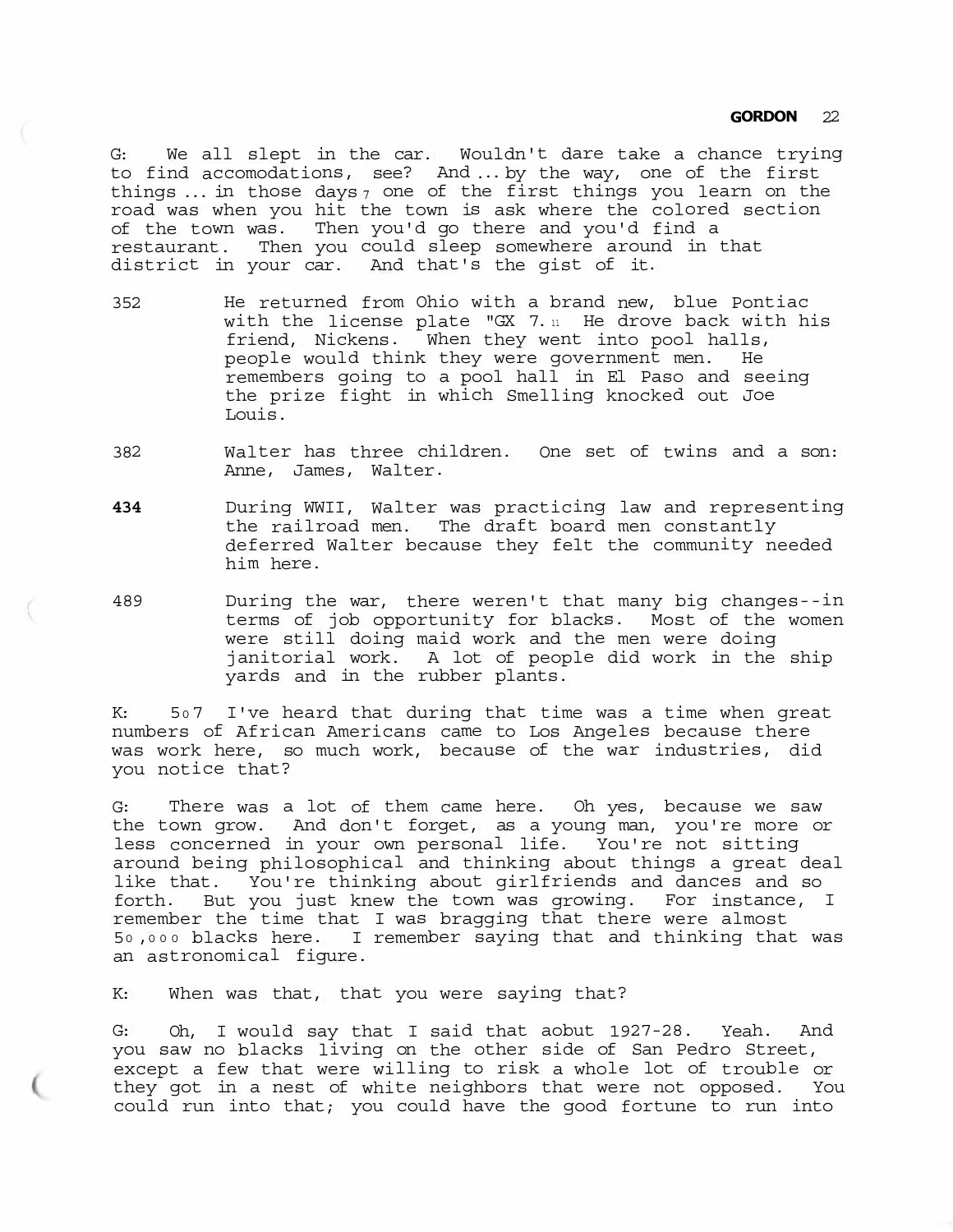that. But that's the way the situation was. 50,000 blacks at that time looked like a great big figure.

K: 543 What were the most important organizations that you remember?

G: No question that the NAACP very important--kept people mobilized. Then the lodges: Eastern Star, the Elks, the Masons. They were active. There were groups of persons who I think they might have been ... you might classify as white liberals who were ... they might have been communists, but they would also give stags and smoke-outs around the town. There weren't all of us weren't invited, you know what I mean, but I'd know they'd be going on.

K: What's that? What's a smoke-out?

G: Stags.

K: What's that?

G: Stags--nothing but men. And in those days, they would ... instead of ... When I say "smoke-out," the real name was "smoker." So at the smoker, you'd go in and it's a room crowded with smoke and you could hardly see each other, and that was the fad. And they would sit around for hours and talk over the problems in these smoke-filled rooms. And of course it was a great health hazard, and sooner or later they stopped it. But they stopped using the word "stag" and would use the word "smoker."

584 Now, whenever I think of Loren Miller (?), I think of smoker because Loren would always be posed with a cigarette. Loren was the number two man to Ralph Bunche, as far as accomplishments are concerned. And I always remember seeing Loren with a cigarette. Loren was ... have you heard of Thuragood Marshall (spe)? Loren was an associate of Thuragood Marshall. They were about the same age. And they both tackled the same problems.

K: 597 When you mentioned those organizations before, like the Elks and the Mason, did you have any involvement with these groups?

G: No, I was what you call a "fraternity man." The Alpha Phi Alpha fraternity ... There were three black, national fraternities among men--among college men, and that's the Alpha Phi Alph, the Omega Psi Phi (?), and the Kappa Alpha Psi. They all aspired to own fraternity houses in the various cities. You'd find them very strong on college campuses. Alpha Phi Alpha originated at Cornell University. And it has chapters. For instance, when I went to Boston in 1926 around, and I wanted to go out and socialize and meet some of the youngsters in school, and I was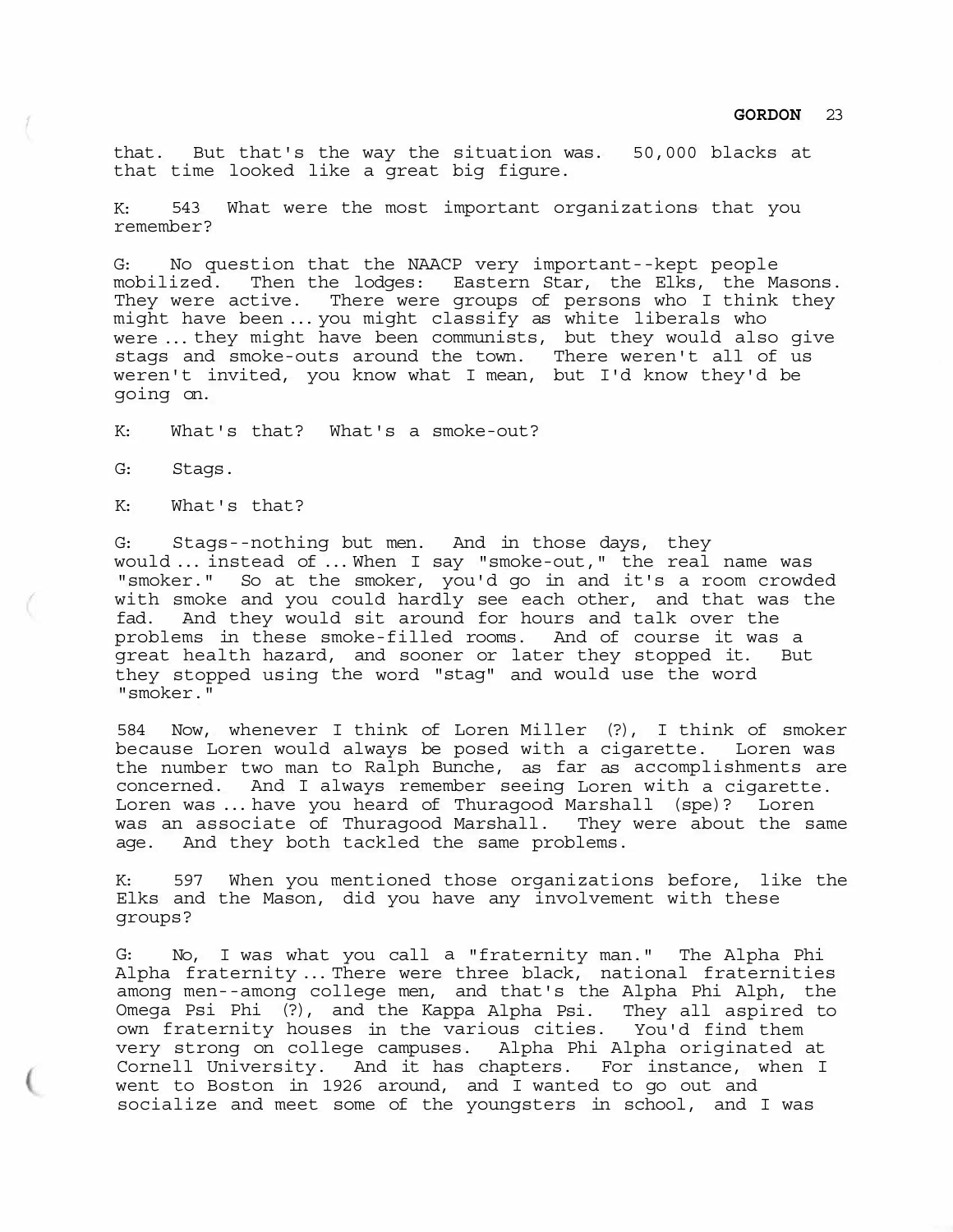taking out a girl in Boston, and here comes a big affair coming up on Saturday night, and she's asking me if I'm going and I said, "No, I don't know anything about it." And she says, "Well, are you a frat man?" I said, "No." And she says, "Well, I'm sorry. I got an invitation," and she says, "It's a closed party." So you couldn't do anything socially unless you were a frat member.

636 Now this is ... I brought this (photograph] to show you. This is where ... I was already in the Alpha, and when I came back to Los Angeles out of school, this is where forming a graduate chapter here, and I happened to be one of the charter members, you see. And I notice it's the year 1940. Most of these people are dead.

K: So this was the chapter here in L.A.

G: Right. So this is a flourishing chapter here now. So, here is where ...

K: But you got involved when you went to college in Ohio?

G: Yes, I was an Alpha before I went back there to Ohio.

K: When you went to Boston-- *(* 

G: No, when I went to Ohio. I was an Alpha then. As a matter of fact, you've heard of Jesse Owens? Well, I helped initiate Jesse Owens in our frat at Ohio State. And he and I had been friends ever since.

K: What kind of initiations did you have?

G: It was rough. It was battles. It was rough.

664 Walter reads an invitation to an event by the L.A. chapter of his frat that announces that they will be honoring him as one of their founders.

706 There were two sororities.

726 Other groups not in the university have also began to use greek letters for the names of their social clubs.

750 **End of SIDE B, TAPE 2** 

#### ------------------------------------------------

# **PT. 2**

**SIDE A, TAPE 3** 

000 Silence

004 Black-balling in fraternities and sororities.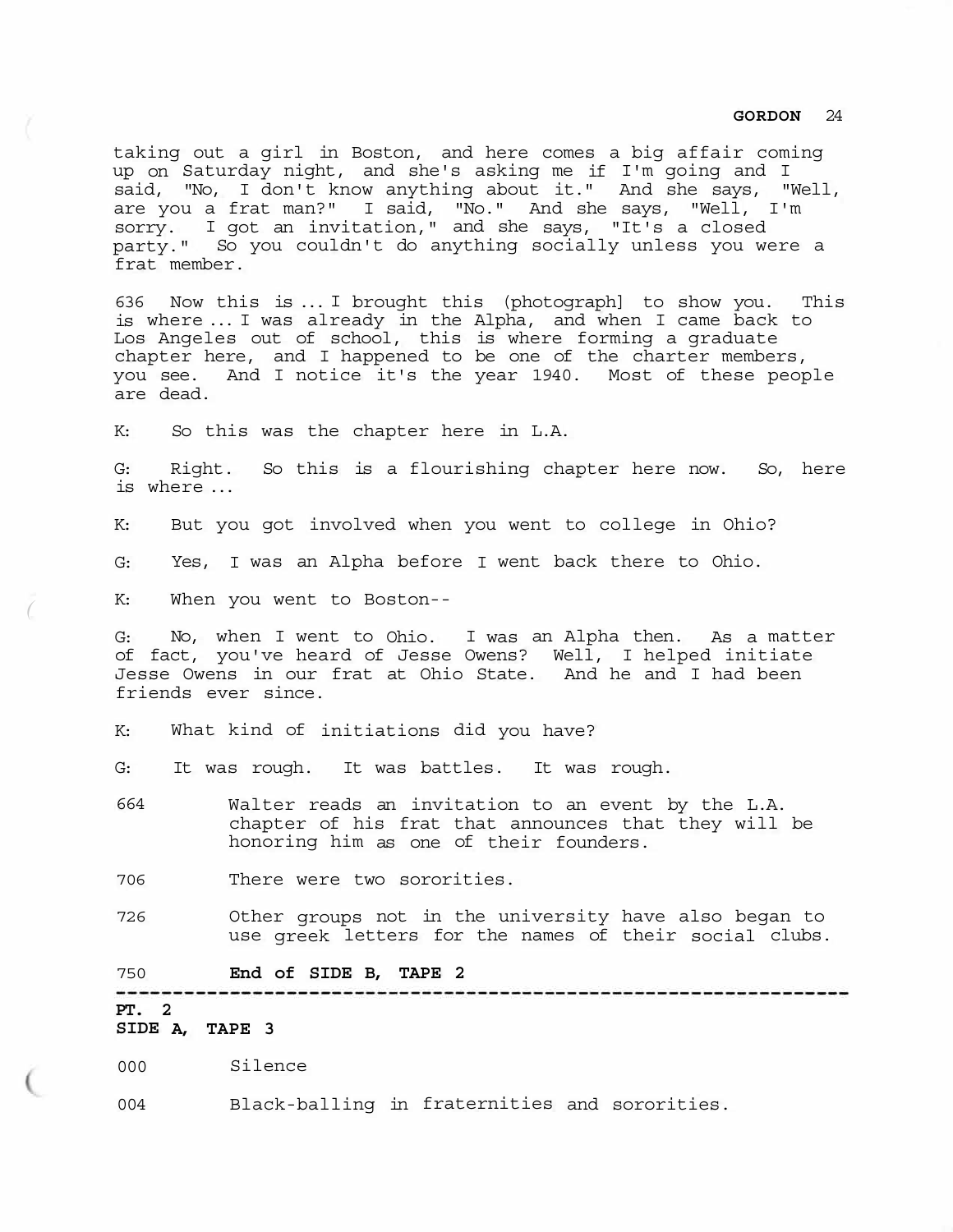Different qualities associated with the people accepted into the different fraternities or sororities--but varies from city to city.

012 Advantages of being in a fraternity.

G: 022 It saves you from going through the ordeal of picking your friends. They're already there. You know if he's an Alpha man, he's okay. At least, he was okay when he was in school with everybody, and he didn't get a black ball.

It's regarded as snobbish, but if you ask a guy if he went to certain universitites and so forth: "What school did you go to?" "I went to University of Chicago." "Are you a frat man?" "No." Alright, your guard is up. Your guard is up--this is old timer's thinking. Your guard is up because either he didn't want to mess with them or else they didn't want him. So at least you want to find out the reason. Ipso facto, it doesn't mean that he's no good. It just means there's a reason. And it saves you so much time.

035 Now this is very important with black people. See, because it ... there's so much activity going on that you can waste your time. And this way, ... you don't have all that money where white folk can spend, sit down and spend a long time and select a friend. You hit a town and you've got just enough money to last you over-night, you can sort our friendships very fast. And you establish ...

- 050 Experience in Boston motivated him to join a fraternity when he returned to school.
- 064 He hasn't been a member of any church, but he has been involved in church activities.
- 077 He listens to Reverend Price of the Faith Temple on the radio--Price and his congregation bought the land that Pepperdine University used to be on.
- 110 His mother was involved in AME Zion, Pico and Paloma. This is where they attended church when Walter was growing up.
- 127 He has watched many black leaders become successful in their endeavors: Tom Bradley, Judge David Williams, Clayton Russell, Ralph Bunche.

Walter has met many famous people through his law practice.

His first wife and her family had a great influence on his life. He had been provincial--they opened up the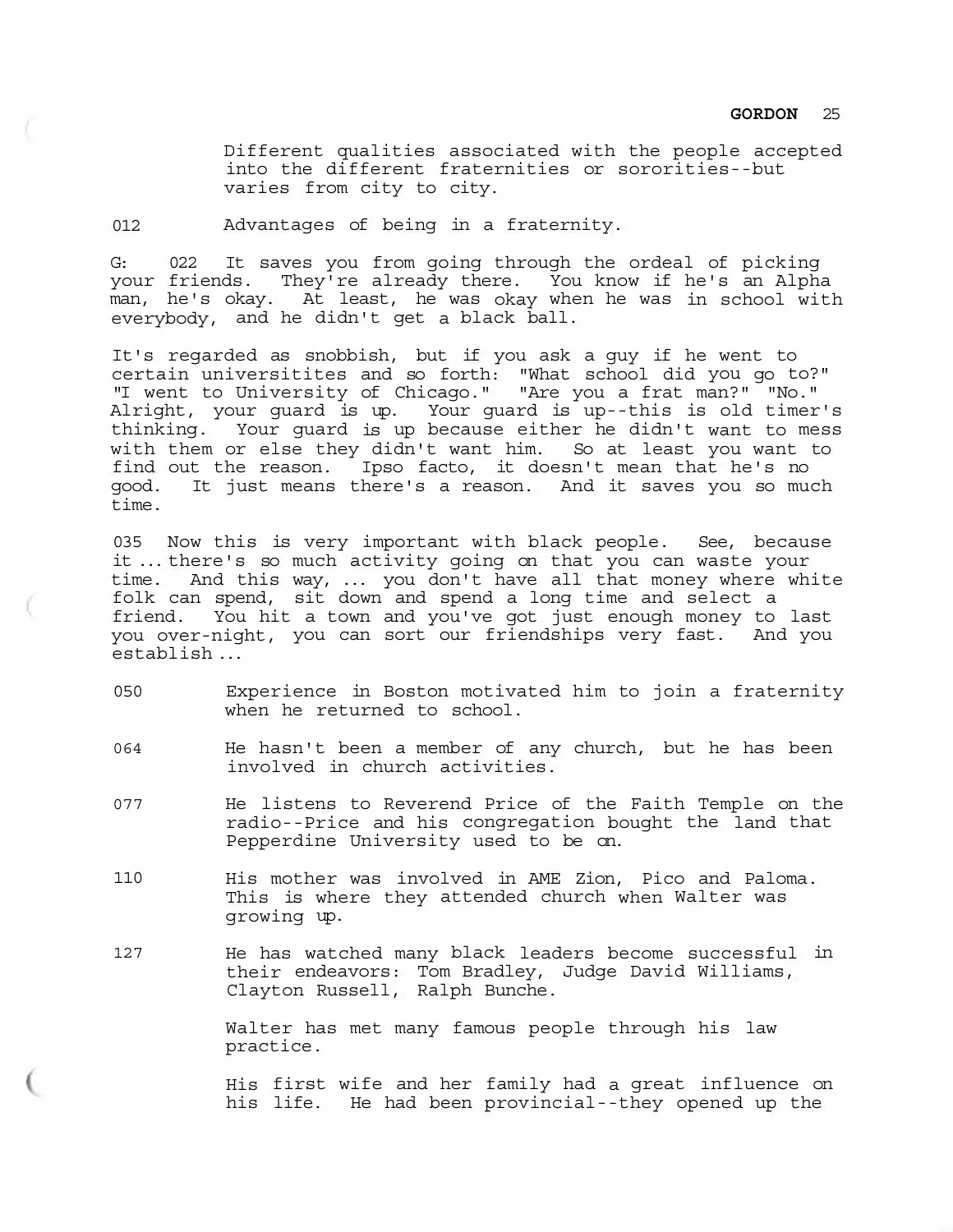world for him.

- 211 He became aware of life on the East Coast and other parts of the country when he met his second wife. Both he and his second wife married after divorcing their previous spouses.
- 220 His first wife was Lillian Bellinger. His second wife was Anne Franklin--she is the mother of his children. She was the daughter of the medical officer of Prairie View University.
- 233 He meets his third wife, a show-girl, Ethel Sissle who he later divorces.
- 248 He readjusted after the divorce and started over again. He married his present wife, to whom he's been married for thirty-five years.
- 266 Ethel Sissle deteriorated after the divorce. She died of cancer.
- 280 He ran for a Republican seat in congress in 1954-55. He ran unsuccessfully against Gus Hawkins.
- 311 He is no longer a Republican. He's not a very active democrat, but he favors the party. He's not a supporter of Jesse Jackson.
- 326 [Walter's wife enters]
- 357 He and his older friends do not like Jackson's style.
- 377 His involvement in the civil rights movement was "luke warm." But he did take on a lot of civil rights cases. There had not been a lot of publicity about those who made the greater sacrifices of going down to the south and demonstrating.

K: 404 Can you think of some examples of the cases, to you, that stand out in your mind?

G: Oh, we had lots of cases where ... ! didn't have too many, but they were going on all the time [his wife interrupts to ask a question] about refusal's to serve and discrimination. ! ... don't forget I came up during the time when I had just grown used to refusal and used to denial. And I had professors in law school who said that law was ... you can do this and you can't do this. For instance, they taught about ... discrimination on railroad trains and so forth that was permissible under Plessy vs. Ferguson. They went all into the principles of it. I knew it was an 8-1 decision. And here I am in law school and the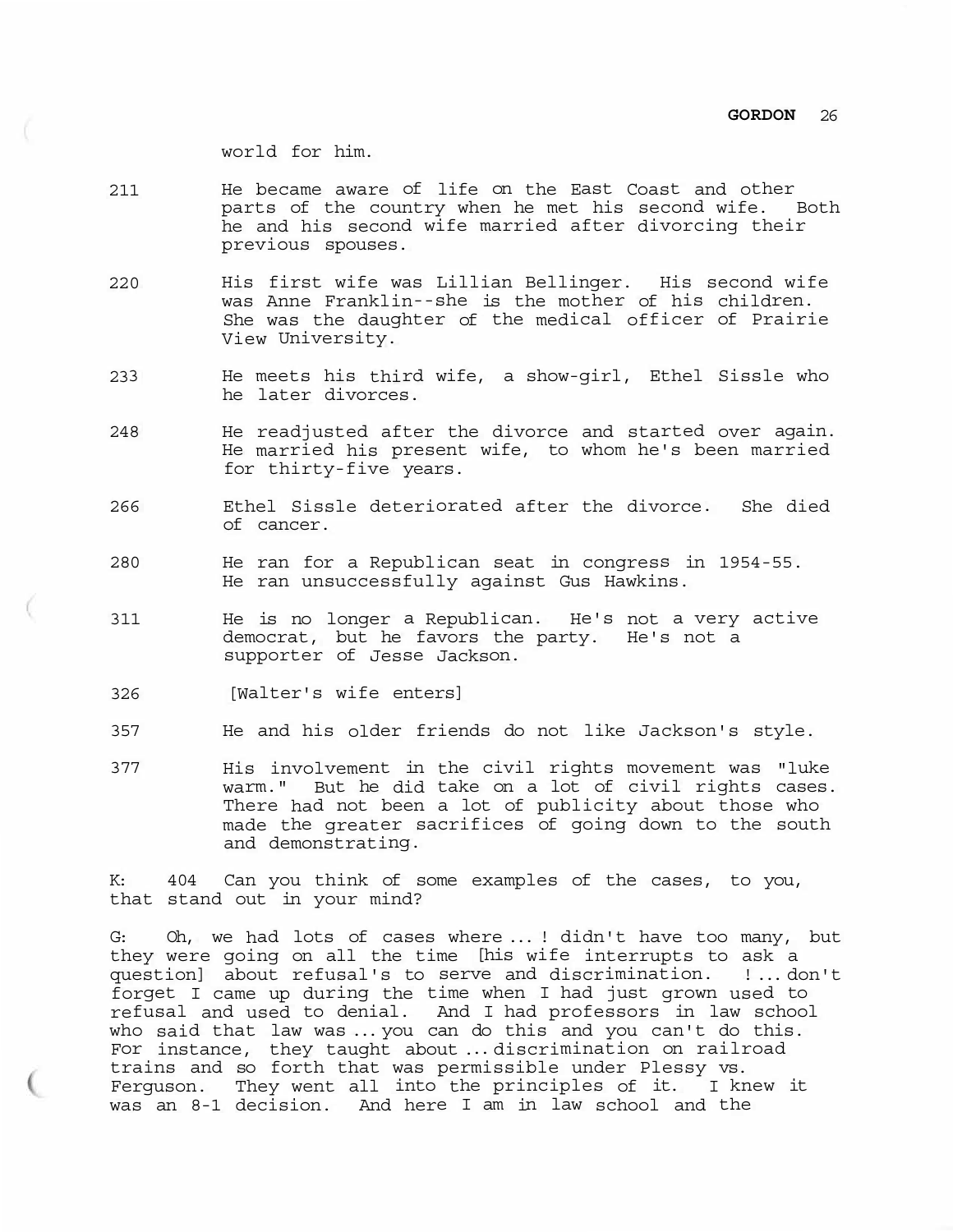professor is teaching law and he tells you, you've got to go through the priniciples that justify it. On "restrictive convenants," the professor taught that this was legal. So, I'm young and just hoping to get a license, and not being too sure I'm going to pass the bar. You know, you're under a great fear that you might be going to all this law school and not pass the bar. And I was just being thankful that I could get by. And I didn't think of upsetting the world or anything--

K: --at that time.

G: And didn't think of upsetting a lot of these decisions. When the decisions come down changing things, they would be as much a surprise to me as they were other people.

- 446 Some of the big changes he has witnessed: the restrictive covenant; Martin Luther King and his supporters impact on voting and discrimination in public places.
- 455 The discrimination in public places doctrine didn't affect those in California the way it did those living in the South. Black lawyers in the south had a harder time in court than those in California.
- 491 The worst experience he had in court. He represented two black men accused of contributing to the delinquency of a minor--who was a white girl. Walter criticized the judge for being prejudiced in the way in which he was conducting the case. It became a wellpublicized case.
- <sup>702</sup>**End of Side A, Tape 3**  (corresponds to end of DAT Tape l}

#### **PT.2**

#### **Side B, Tape 3**

(corresponds to DAT Tape 2)

- 000 Silence
- 004 Introduction
- <sup>008</sup>Continuation of Walter's description of his worst experience in court--involving the racial prejudice of the judge. The case ended with that judge being transferred.
- 030 Fifteen years later, a case of Walter's was tried by the same judge.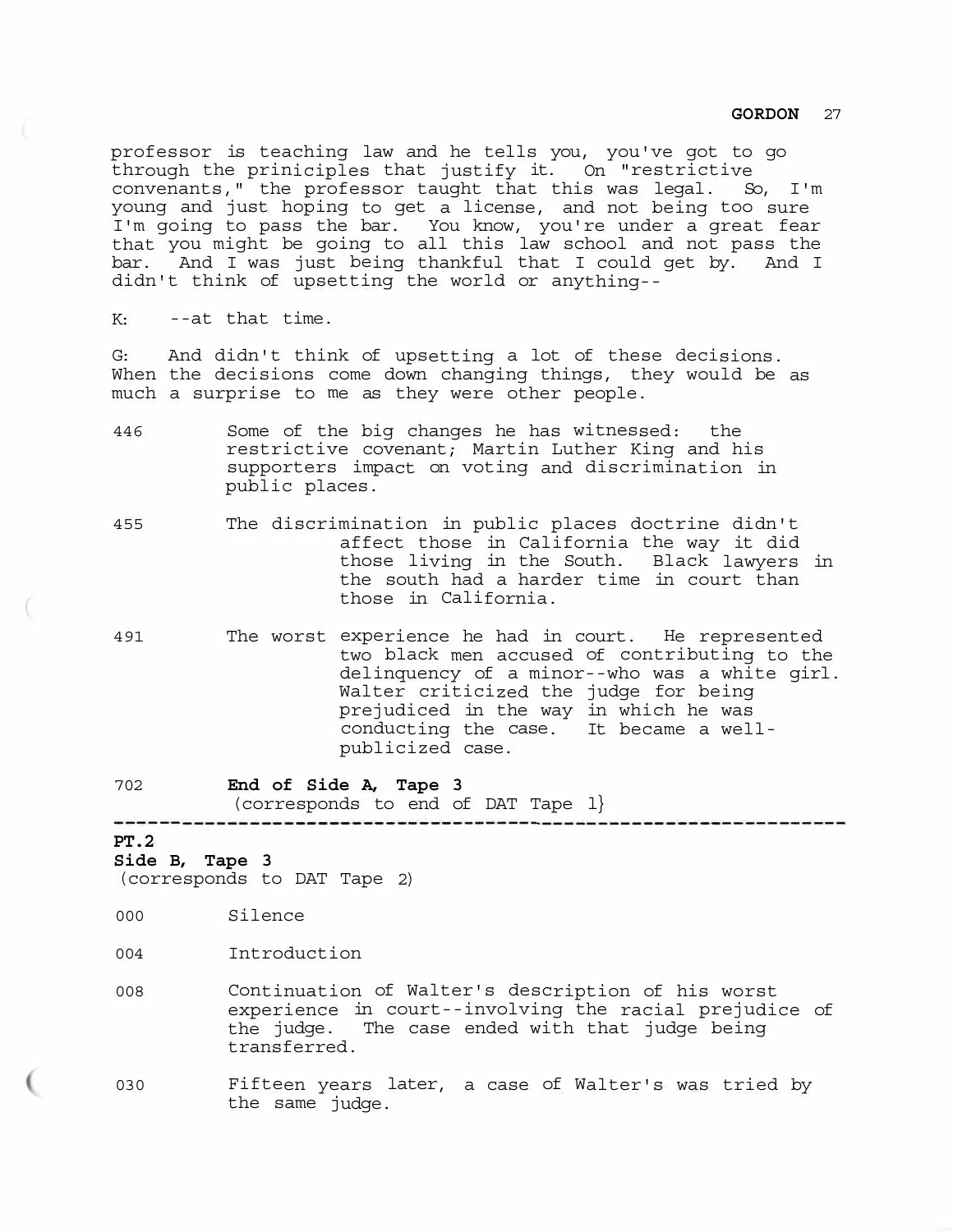- 060 Successes. Hasn't thought about what his greatest successes have been. He's enjoyed the practice of law. He feels fortunate that he chose to pursue law.
- 079 Disappointments. He has never been able to reconcile his parents' death.
- 087 His relationship with his mother and father was the greatest, most rewarding thing in his life. He gets a lot of satisfaction from and is sustained by the love they had for him.

K: 143 I have one last question. What do you do now and what are your plans for the future?

G: (laughs) Right now, I have no plans for future except continuing to work and do my work if I can, if my health holds up. And I'm thinking a great deal about the physical side. I've talked to other relatives of mine, some in medicine, they tell me that an old man's legs give out first, so I'm being very careful about my legs, and I'm walking. And I hope to ... I'll be eightysix in June coming. I hope if I can make it, just ease along to ninety-five (or '95, 1995?], then I'll be willing to fight from ninety-five on (laughs).

K: (laughs) You might think of retiring maybe around ninetyfive.

G: I will retire ... ! want you to know, I'll retire anytime just when I think I can't make it anymore. Because I don't want to be a burden. You know, sometimes old men push things too far. They end up losing the capacity to do their best, and I don't want to do that. So that's about it.

K: 162 And I just remembered one other thing you were going to tell me about but I never asked you was about the lottery--the Chinese lotteries.

G: Oh yeah. There was a time when every black barber shop, they had a rear room, and the Chinese would come in that rear room. And on that rear room wall would be all types of tickets in Chinese insignias. And they would sell lottery tickets back there. And this ... and people, women--it would be a men's barbershop, but women and men would file in and out buying those lottery tickets. And I remember you'd hear about a "seven-spot" and a "three-spot" and so forth. And I sometimes wondered whether or not they're the same things that are used in Kino (?) games. I don't know. But the Chinese lottery was a wellestablished thing in the '30s.

K: Was that just locally here in Los Angeles?